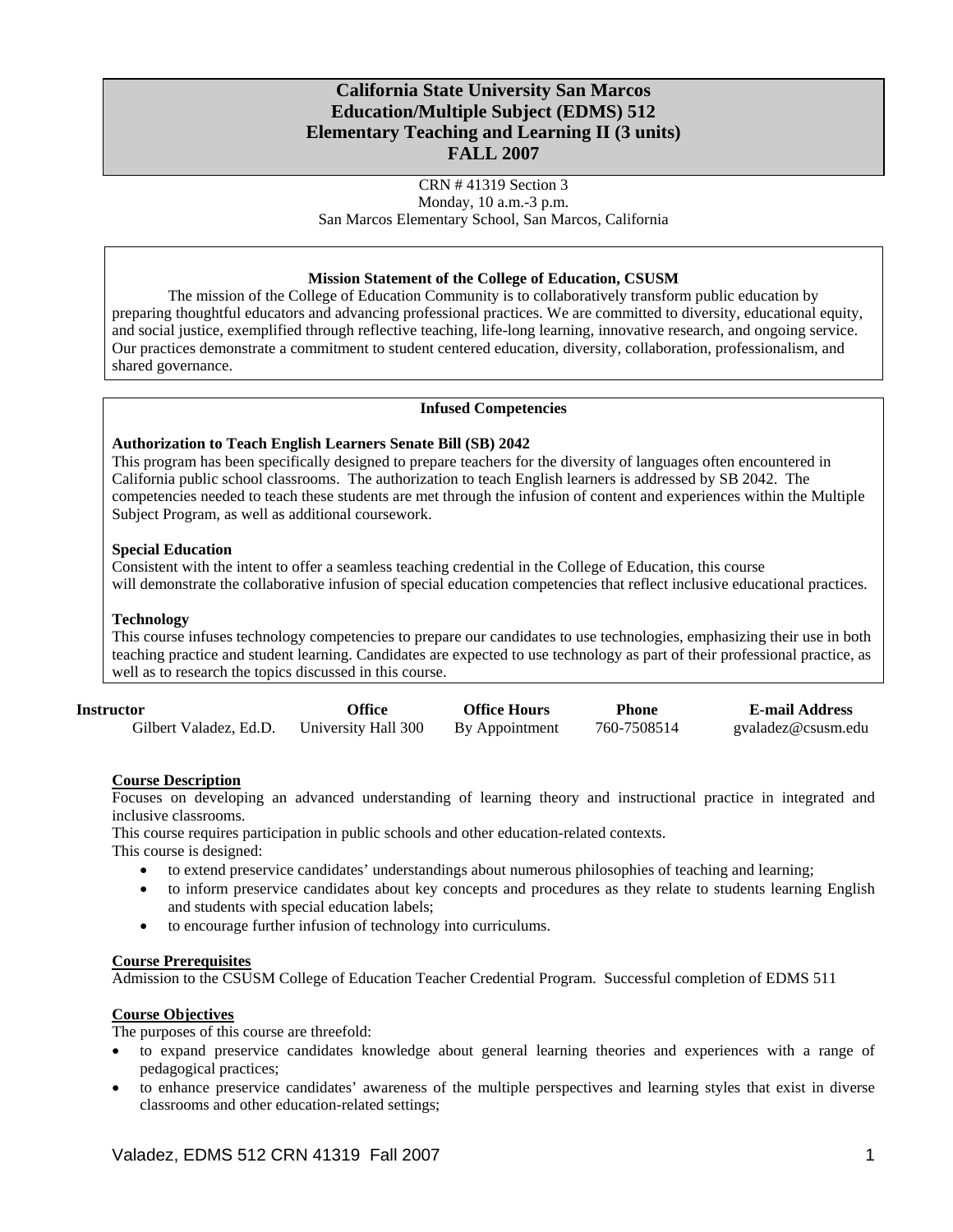• to provide a safe environment for preservice candidates' discussion of, and experimentation with, a variety of techniques and methods of instruction.

# **Teacher Performance Expectations (TPE) Competencies**

This course is designed to help teachers seeking the Multiple Subjects Credential to develop the skills, knowledge, and attitudes necessary to assist schools and districts in implementing effective programs for students. The successful candidate will be able to merge theory and practice in order to realize a comprehensive and extensive educational program for all students. The following TPE's are primarily addressed in this course:

- TPE 6d Engaging and supporting all learners (IEP)
- TPE 10 Instructional Planning (One Month Plan)
- TPE 14 Educational technology (Taskstream)

These TPEs will be uploaded to TaskStream as part of the course requirements. The purpose of the portfolio is to assess how well you meet the TPEs. Although all the artifacts you place (more than 1 per TPE) in your portfolio have been assessed/graded by your professors, it is not clear if you have a thorough understanding of the TPEs and can make the connection between the assignments completed in class with the teaching you have experienced and the TPEs. Your task to write a cogent reflective essay for each TPE on how the artifacts you have chosen provide evidence that shows you have demonstrated meeting each TPE. Each narrative must include a: a) description b) analysis and c) reflection.

# **Required Text**

- Grant, Carl. A. & Gillette, Maureen. (2005). *Learning to Teach Everybody's Children: Equity, Empowerment and Education that is Multicultural.* Thomson & Wadsworth.
- Tomlinson, Carol Ann. (1999). *The Differentiated Classroom: Responding to the needs of all learners.*  Alexandria, VA: Association for Supervision and Curriculum Development. (Available as an e-book online.)
- Turnbull A., Turnbull, R. & Wehmeyer, M.L. (2007). *Exceptional Lives: Special Education in Today's Schools, 5th Ed*. Upper Saddle River, New Jersey: Pearson, Merrill Prentice Hall.
- Villa, R. A. and Thousand, J. S. (2005). Creating an Inclusive School ( $2<sup>nd</sup>$  ed.). Alexandria, VA: Association for Supervision and Curriculum Development.
- Task Stream Electronic Portfolio, Must register and pay fee online prior to first class @ www.TaskStream.com (register for duration of credential program).

# **Recommended Texts**

• Choate, J. S. (2004) *Successful inclusive teaching (4rd ed.)* Needham, MA: Allyn & Bacon.

# **Students with Disabilities Requiring Reasonable Accommodations**

Students must be approved for services by providing appropriate and recent documentation to the Office of Disable Student Services (DSS). This office is located in Craven Hall 5205, and can be contacted by phone at (760) 750-4905, or TTY (760) 750-4909. Students authorized by DSS to receive reasonable accommodations should meet with their instructor during office hours or, in order to ensure confidentiality, in a more private setting.

**Writing** In keeping with the All-University Writing Requirement, all 3 unit courses must have a writing component of at least 2,500 words (approximately). This will be met through written assignments.

# **Plagiarism**

All work submitted for this course should reflect students' efforts. When relying on supporting documents authored by others, cite them clearly and completely using American Psychological Association (APA) manual, 5<sup>th</sup> edition. Failure to do so may result in failure of the course.

# **CSUSM Academic Honesty Policy**

"Students will be expected to adhere to standards of academic honesty and integrity, as outlined in the Student Academic Honesty Policy. All written work and oral assignments must be original work. All ideas/materials that are borrowed from other sources must have appropriate references to the original sources. Any quoted material should give credit to the source and be punctuated with quotation marks.

Students are responsible for honest completion of their work including examinations. There will be no tolerance for infractions. If you believe there has been an infraction by someone in the class, please bring it to the instructor's attention. The instructor reserves the right to discipline any student for academic dishonesty in accordance with the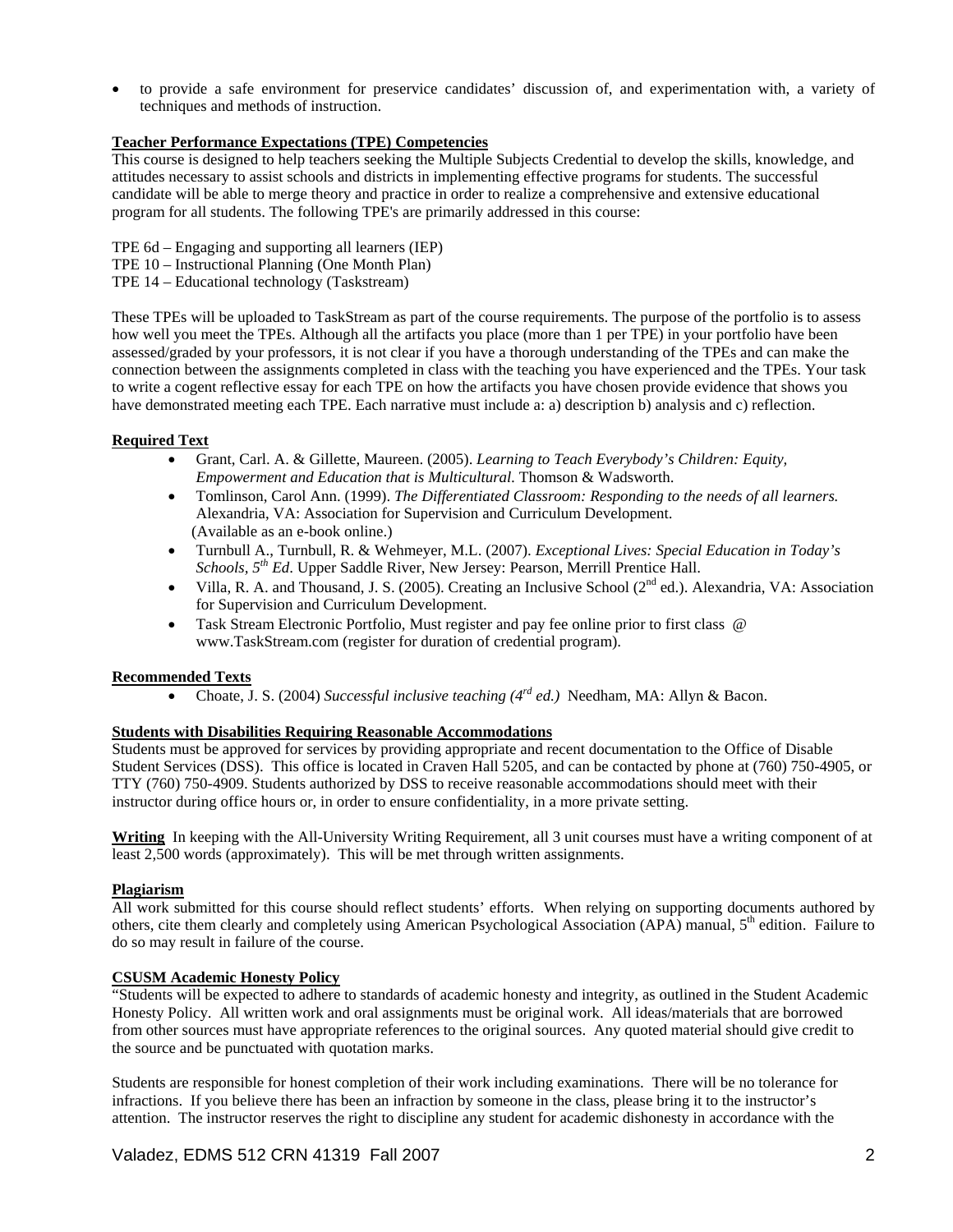general rules and regulations of the university. Disciplinary action may include the lowering of grades and/or the assignment of a failing grade for an exam, assignment, or the class as a whole."

# **E-mail & Online Discussion Protocol**

Email & On-Line Discussion Protocol Electronic correspondence (e-mail and on-line discussion) is a part of your professional interactions. If you need to contact instructor or other students, e-mail is often the easiest way to do so. It is my intention to respond to all received e-mails in a timely manner. Please be reminded that e-mail and on-line discussions are a very specific form of communication, with their own form of nuances and meanings. For instance, electronic messages sent with all upper case letters, major typos, or slang, often communicates more than the sender originally intended. With that said, please be mindful of all e-mail and on-line discussion messages you send, to your colleagues, to faculty members in the College of Education, or to persons within the greater educational community. All electronic messages should be crafted with professionalism and care.

# **Things to consider**:

- Would I say in person what this e-mail specifically says?
- How could this e-mail be misconstrued?
- Does this e-mail represent my highest self?
- Am I sending this e-mail to avoid a face-to-face conversation?

In addition, if there is ever a concern with an electronic message sent to you, please talk to that person face-to-face to correct any confusion.

For more guidance see Core Rules of Netiquette at *http://www.albion.com/netiquette/corerules.html* 

# **College of Education Attendance Policy**

Due to the interactive nature of courses in the COE, and the value placed on the contributions of every student, students are expected to prepare for, attend, and participate in all classes. For extenuating circumstances contact the instructors **before** class is missed, and make arrangements to make up what was missed. At minimum, a student must attend more than 80% of class time, or s/he may not receive a passing grade for the course.

If a student misses 20% or is late (or leaves early) for more than three sessions, the highest possible grade earned will be a "C". Please note you must earn a C+ or better to continue in the credential program. **Notification of absences does not automatically excuse a student from class. It is the responsibility of the student to meet with the instructor and discuss make up of class time or assignments.** 

# **Grading Policy**

All students will come prepared to class; readings and homework assignments are listed on the dates on which they are due.

All required work is expected to be on time. One grade level will be deducted for each class meeting for which it is late (e.g., an "A" assignment that is submitted one class session late will be marked down to a "B"). Unless prior instructor approval is secured, assignments will not be accepted three class sessions after which they are due. Exceptions will be handled on a case-by-case basis, as determined by the instructor.

It is expected that students will proofread and edit their assignments prior to submission. Students will ensure that the text is error-free (grammar, spelling), and ideas are logically and concisely presented. The assignment's grade will be negatively affected as a result of this oversight. Each written assignment will be graded approximately 80% on content and context (detail, logic, synthesis of information, depth of analysis, etc.), and 20% on mechanics (grammar, syntax, spelling, format, uniformity of citation, etc.). All citations, where appropriate, will use American Psychological Association (APA) format. Consult American Psychological Association (APA) Manual, 5<sup>th</sup> edition for citation guidance.

Grading will also include a component of "professional demeanor." Students will conduct themselves in ways that are generally expected of those who are entering the education profession. This includes but is not limited to:

- On-time arrival to all class sessions;
- Advance preparation of readings and timely submission of assignments;
- Respectful participation in all settings (e.g., whole group, small group, in/outside of class);
- Carefully considered, culturally aware approaches to solution-finding.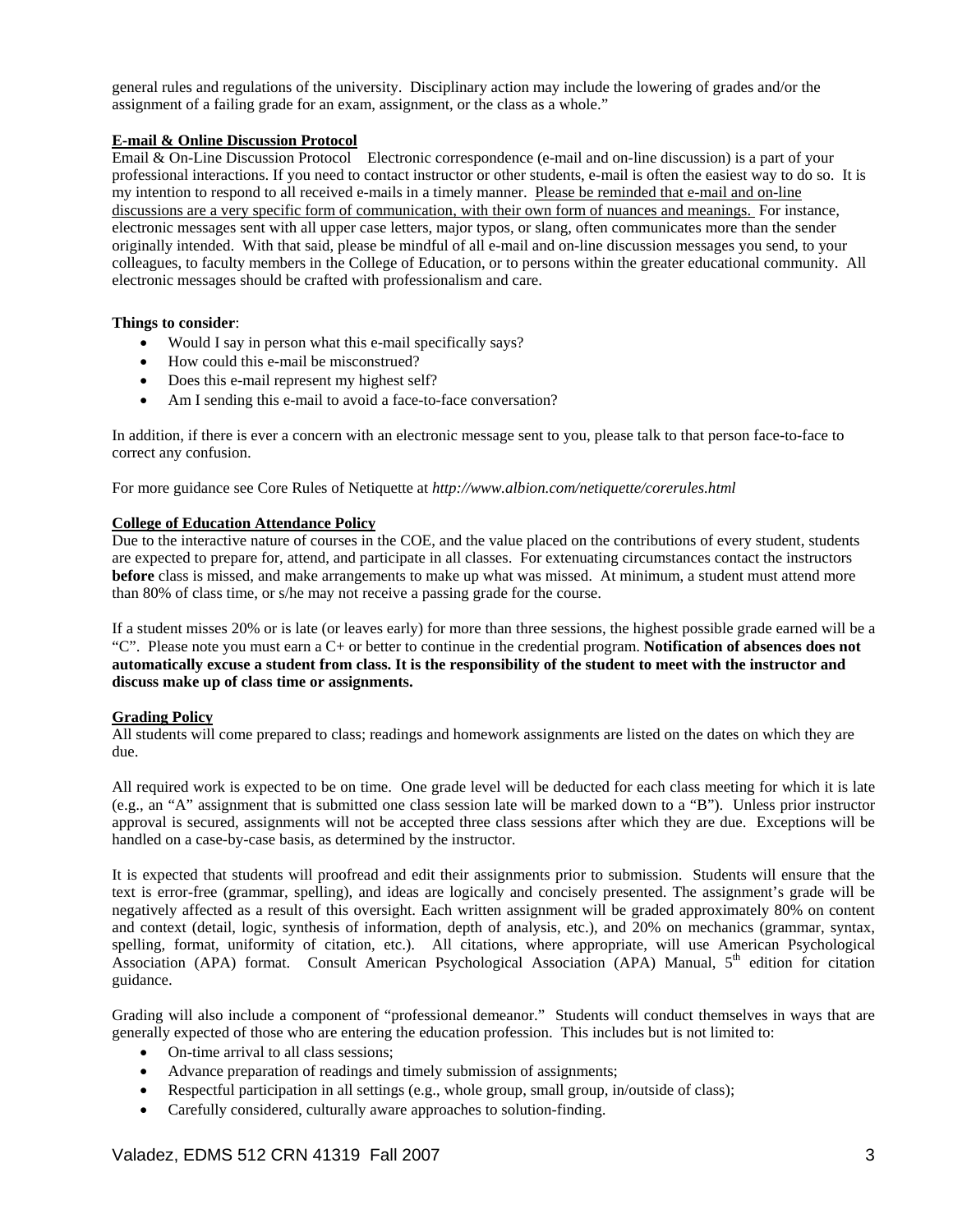| <b>Course Assignments</b>     |                                |                            |            |                  |
|-------------------------------|--------------------------------|----------------------------|------------|------------------|
| Disability Matrix             |                                |                            | 10 points  |                  |
| <b>IEP</b>                    |                                |                            | 10 points  |                  |
| <b>Philosophy Statement</b>   |                                |                            | 15 points  |                  |
| One Month Curriculum Plan     |                                |                            | 20 points  |                  |
| Peer Teaching Presentation    |                                |                            | 10 points  |                  |
| <b>TaskStream Submissions</b> |                                |                            | 10 points  |                  |
| Radford Curriculum Exchange   |                                |                            | 10 points  |                  |
| Attendance/Participation      |                                |                            | 15 points  |                  |
| <b>Total</b>                  |                                |                            | 100 points |                  |
| <b>Grading Scale</b>          |                                |                            |            |                  |
| $A = 93 - 100$                | $B+=86-89$                     | $C_{\pm} = 77 - 79$        |            |                  |
| $A=90-92$                     | $B = 83 - 86$<br>$B = 80 - 82$ | $C = 73-76$<br>$C = 70-72$ | $D=60-69$  | $F=59$ or lower. |

**If you do not earn a C+ or higher in this course - you must repeat the course to earn your credential.** 

Please note assignments are due whether or not you are present in class that day.

While this syllabus is carefully planned, it may be modified at any time in response to the needs and interests of the class.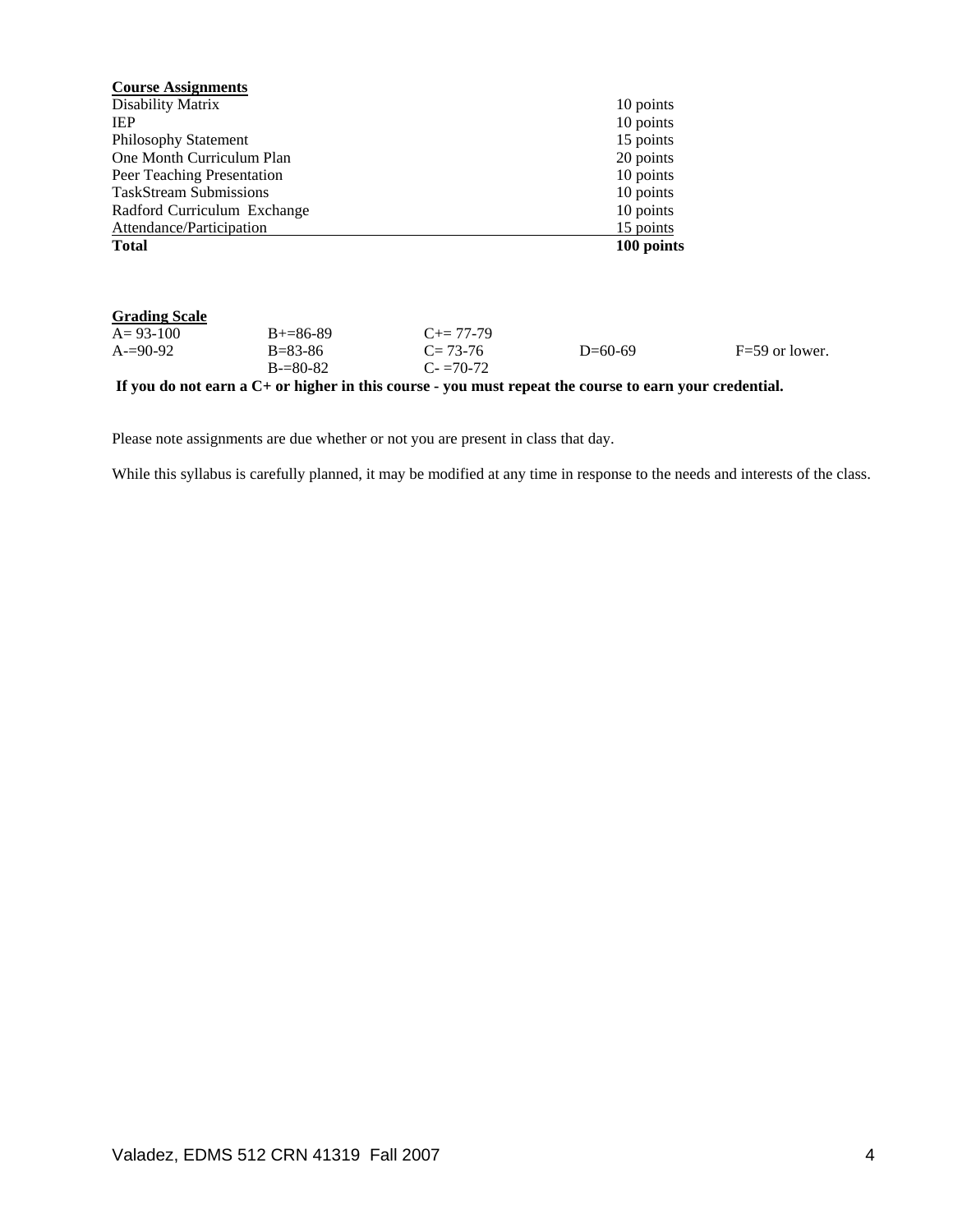| PART 1:<br><b>LANGUAGE STRUCTURE AND</b><br>FIRST- AND SECOND-LANGUAGE<br><b>DEVELOPMENT</b>                                                       | <b>PART 2:</b><br><b>METHODOLOGY OF BILINGUAL</b><br><b>ENGLISH LANGUAGE</b><br>DEVELOPMENT, AND CONTENT<br><b>INSTRUCTION</b>    | <b>PART 3:</b><br><b>CULTURE AND</b><br><b>CULTURAL DIVERSITY</b>                                   |
|----------------------------------------------------------------------------------------------------------------------------------------------------|-----------------------------------------------------------------------------------------------------------------------------------|-----------------------------------------------------------------------------------------------------|
| I. Language Structure and Use:<br><b>Universals and Differences</b><br>(including the structure of English)                                        | I. Theories and Methods of<br><b>Bilingual Education</b>                                                                          | I. The Nature of Culture                                                                            |
| The sound systems of language<br>А.<br>(phonology)                                                                                                 | А.<br>Foundations                                                                                                                 | <b>A.</b><br>Definitions of culture                                                                 |
| Word formation (morphology)<br>В.                                                                                                                  | Organizational models: What works<br>В.<br>for whom?                                                                              | <b>B.</b><br>Perceptions of culture                                                                 |
| Syntax<br>C.                                                                                                                                       | C.<br>Instructional strategies                                                                                                    | C.<br>Intra-group differences (e.g., ethnicity,<br>race, generations, and micro-cultures)           |
| Word meaning (semantics)<br>D.                                                                                                                     | II. Theories and Methods for Instruction<br>In and Through English                                                                | Physical geography and its effects on<br>D.<br>culture                                              |
| Language in context<br>Е.                                                                                                                          | Teacher delivery for both English<br>А.<br>language development and content<br>instruction                                        | Cultural congruence<br>Е.                                                                           |
| Written discourse<br>F.                                                                                                                            | Approaches with a focus on English<br>В.<br>language development                                                                  | II. Manifestations of Culture: Learning<br><b>About Students</b>                                    |
| Oral discourse<br>G.                                                                                                                               | C.<br>Approaches with a focus on content<br>area instruction (specially designed<br>academic instruction delivered in<br>English) | What teachers should learn about their<br>А.<br>students                                            |
| Nonverbal communication<br>Η.                                                                                                                      | Working with paraprofessionals<br>D.                                                                                              | How teachers can learn about their<br>В.<br>students                                                |
| Language Change<br>ı.                                                                                                                              |                                                                                                                                   | C. How teachers can use what they learn<br>about their students (culturally<br>responsive pedagogy) |
| II. Theories and Factors in First- and<br><b>Second-Language Development</b>                                                                       | III. Language and Content Area<br><b>Assessment</b>                                                                               | III. Cultural Contact                                                                               |
| Historical and current theories and<br>А.<br>models of language analysis that have<br>implications for second-language<br>development and pedagogy | A. Purpose                                                                                                                        | Concepts of cultural contact<br>А.                                                                  |
| <b>B.</b> Psychological factors affecting first- and<br>second-language development                                                                | Methods<br>В.                                                                                                                     | <b>B.</b><br>Stages of individual cultural contact                                                  |
| Socio-cultural factors affecting first- and<br>C.<br>second-language development                                                                   | С.<br>State mandates                                                                                                              | C.<br>The dynamics of prejudice                                                                     |
| Pedagogical factors affecting first- and<br>second-language development                                                                            | Limitations of assessment<br>D.                                                                                                   | D. Strategies for conflict resolution                                                               |
| Political factors affecting first- and<br>Е.<br>second-language development                                                                        | Technical concepts<br>Е.                                                                                                          | IV. Cultural Diversity in U.S. and CA                                                               |
|                                                                                                                                                    |                                                                                                                                   | <b>Historical perspectives</b><br>А.                                                                |
|                                                                                                                                                    |                                                                                                                                   | Demography<br>В.                                                                                    |
|                                                                                                                                                    |                                                                                                                                   | Migration and immigration<br>C.                                                                     |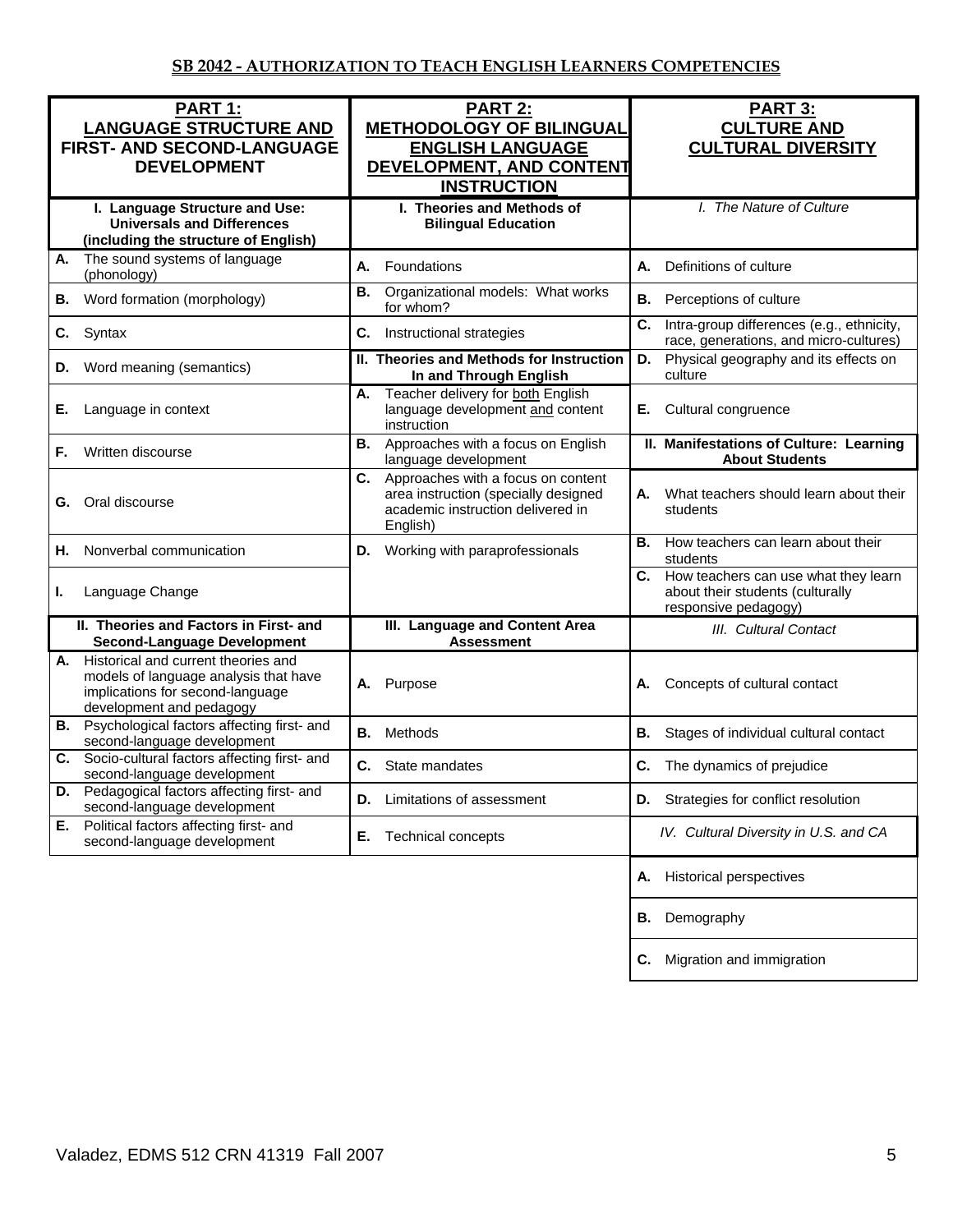# **Course Outline**

| While this syllabus is carefully planned, it may be modified at any time in response to the needs and interests of |  |
|--------------------------------------------------------------------------------------------------------------------|--|
| the class.                                                                                                         |  |

| <b>Session</b>             | <b>Topic</b>                                                                                                                                                                                                  | <b>Reading &amp; Assignment Due</b>                                                                                                                                                                                                     |
|----------------------------|---------------------------------------------------------------------------------------------------------------------------------------------------------------------------------------------------------------|-----------------------------------------------------------------------------------------------------------------------------------------------------------------------------------------------------------------------------------------|
| 1<br>08/27/07              | Course Overview<br><b>Community Building</b><br><b>CSTP &amp; TPE Review</b><br><b>Student Teaching Reflection</b><br>Philosophy Statement<br>Introduction to Disability Matrix<br>Peer Teaching Expectations | Grant & Gillette: Ch. 2 & 8<br><b>CSTP &amp; TPEs</b><br><b>Bring philosophy statements from</b><br>EDUC 350 (if you have not written one,<br>write a draft using the guide on Grant<br>& Gillette p. 330-331.)                         |
| $\overline{2}$<br>09/10/07 | Preview 3 Month Plan Assignment<br>Preview IEP Assignment<br>Video-IEP<br>Peer Teaching Presentation<br><b>Disability Matrix Activity</b>                                                                     | Turnbull & Turnbull: Chs. 1, 2 & 5-16<br>Villa: Chs. 1, 2, 3, 4 & 7<br>IEP Lecturette & Photo Examples<br>(WebCT)<br>Bring copies of all content area standards<br><b>Peer Teaching Presentation Team 1</b><br><b>Disability Matrix</b> |
| 3<br>09/17/07              | Curriculum and Curriculum Planning<br>3 Month Plan work session<br><b>TaskStream TPE Workshop</b><br>Peer Teaching Presentation                                                                               | Grant & Gillette: Ch. 4<br>Sleeter & Stillman Article (WebCT)<br><b>TaskStream TPE Submission</b><br><b>Peer Teaching Presentation Team 2</b>                                                                                           |
| 4<br>09/24/07              | <b>Educational Philosophy</b><br>Philosophy statement peer revision<br>3 Month Plan work session<br>Philosophy in Action Scenarios<br><b>IEP</b> Activity<br>Peer Teaching Presentation                       | Grant & Gillette: Chs. 8 & 10<br>Case Study Scenarios (WebCT)<br><b>Peer Teaching Presentation Team 3</b><br><b>Philosophy Paper Draft</b><br><b>IEP Assignment</b>                                                                     |
| $\sqrt{5}$<br>10/01/07     | <b>Wiggins Discussion</b><br>Peer Teaching Presentation                                                                                                                                                       | Wiggins' Article, "The Futility of Trying to<br>Teach Everything of Importance."<br><b>Peer Teaching Presentation Team 4</b><br><b>Final Philosophy Paper</b>                                                                           |
| 6<br>10/08/07              | Peer Teaching Presentation<br>Mock Interview: Refer to Module Eight in WebCT                                                                                                                                  | <b>Peer Teaching Presentation Team 5</b><br><b>TaskStream TPE Submission</b><br><b>Career Guide for Education Candidates</b><br>http:www.csusm.edu/careers/index.html                                                                   |
| 7<br>10/15/07              | CSTP - How Does It All Fit Together - BTSA<br>Teacher Reflection - What do you expect this time<br>around?<br>Peer Teaching Presentation                                                                      | Grant & Gillette: Ch. 6 & Epilogue<br><b>Peer Teaching Presentation Team 6</b><br><b>One Month Plan</b><br><b>TaskStream TPE Revisions</b>                                                                                              |
| 8<br>10/22/07              | Radford University Curriculum Exchange                                                                                                                                                                        | Come prepared for the interaction with the<br>Radford pre-service teachers                                                                                                                                                              |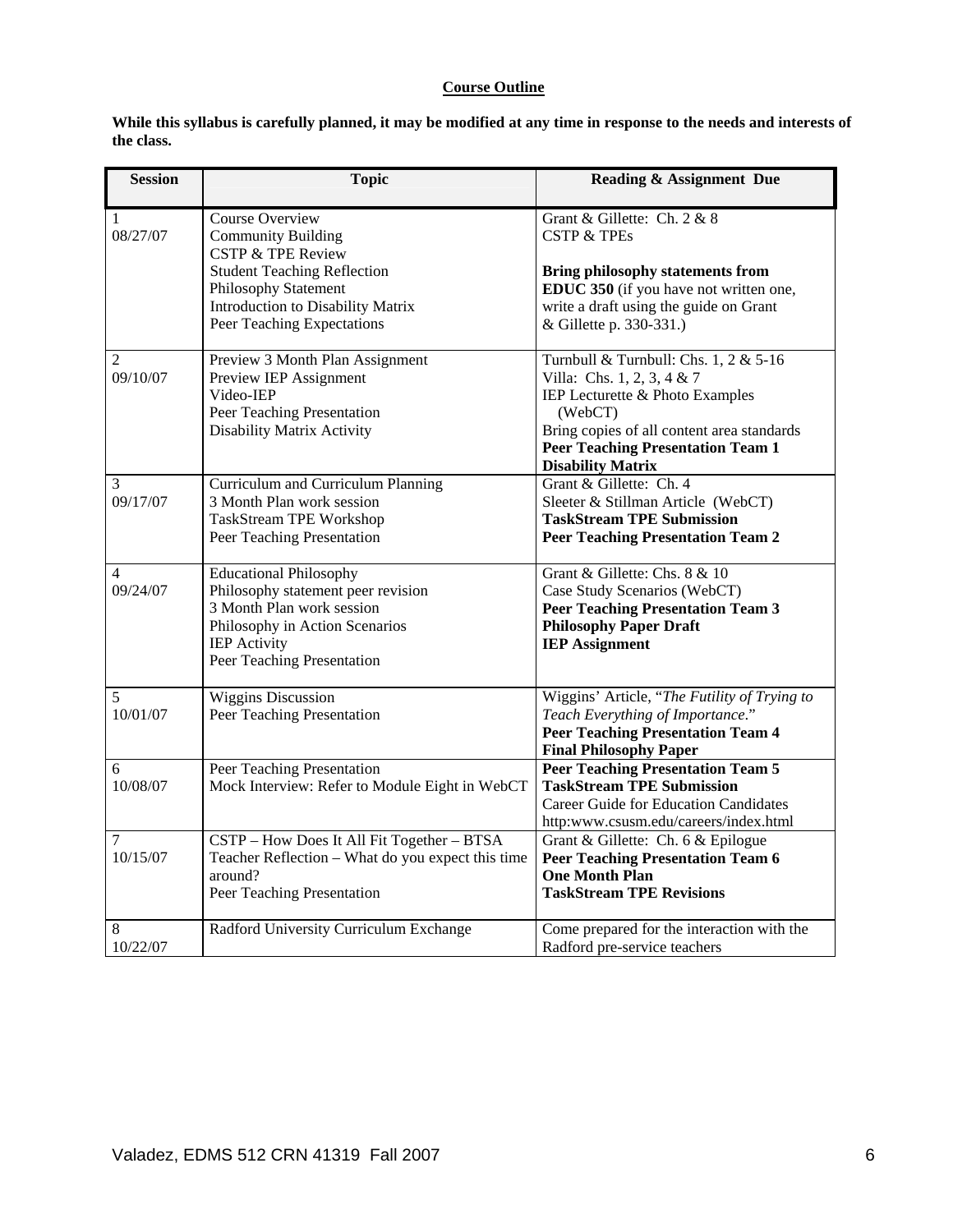# **Philosophy Statement/Letter Application 15 Points 15 Points**

Learner Objectives: Refinement of a personal philosophy of teaching and creation of letter of application

Assessment: Teacher candidates will prepare a Word processed philosophy of teaching statement letter.

| Resource(s):           | Title and necessary information:                                                                 |
|------------------------|--------------------------------------------------------------------------------------------------|
| Textbook               | Grant, C. & Gillette, M. (2006). Learning to Teach Everyone's Children. Equity,                  |
|                        | Empowerment, and Education that is Multicultural. Australia: Thomson Wadsworth. ISBN             |
|                        | $\text{\#}0$ -534-64467-8                                                                        |
|                        | Chs. $2 & 8$                                                                                     |
| <b>Other Resources</b> | Villa, R. A. & Thousand, J. S. (1995). Creating an inclusive school. Alexandria, VA:             |
|                        | Association for Supervision and Curriculum Development.                                          |
|                        | Chapters 1, 2, 3, 4 & 7                                                                          |
|                        |                                                                                                  |
|                        | Choate, J. (2000). Basic principles of inclusive instruction. In J.S. Choate (Ed.) Successful    |
|                        | inclusive teaching: Proven ways to detect and correct special needs ( $3rd$ ed.) Boston: Allyn & |
|                        | Bacon.                                                                                           |
|                        | Chapters $1 \& 16$                                                                               |

### **Preparation**

In preparation for this assignment:

- Read the above readings, instructions, and rubric below
- Take the Educational Philosophy Survey in Grant & Gillette
- Review your philosophy statement from EDUC 350 or write a draft using guide from Grant & Gillette pp.330-331

### **Task Guidelines for Philosophy Statement/Letter of Application**

### **Introduction 2 points**

Introduce yourself.

- **Contextually describe the student populations you are prepared to teach (culture, language, gender, ability, and social economic status). You can refer to district, school and classroom experiences.**
- **Why are you interested in this job?**

### **Your educational philosophy 2 points**

Identify you educational philosophy and describe what you believe about students as learners, the learning process, families as partners and how to meet student needs.

# **Your management approach 2 points**

Describe how you will create a supportive and positive learning environment for this diverse population of students to promote educational equity and positive intercultural relationships within the classroom and specify why these practices contribute to the creation of a democratic classroom.

Describe your primary methods, approaches, and strategies and how you organize instruction to promote educational equity and positive intercultural relationships within the classroom and specify why these practices contribute to the creation of a democratic classroom (Charles, 2000). Use your personal experiences as an observer or student teacher to support your argument.

### **Your instructional approach 1 point 1 point 1 point 1 point 1 point 1 point 1 point 1 point 1 point 1 point 1 point 1 point 1 point 1 point 1 point 1 point 1 point 1 point 1 point 1 point 1 point 1 point 1 point 1 point 1**

Describe the first and second language and special education challenges you anticipate the students in this class will face. In your response, reference theories of first and second language, inclusion strategies, and literacy development.

# **Your personal identity 3 points**

How do your own personal values and biases affect the teaching and learning of students? How does your identity and experiences influence your responses for numbers

- 1. your educational philosophy
- 2. your management approach

# Valadez, EDMS 512 CRN 41319 Fall 2007 7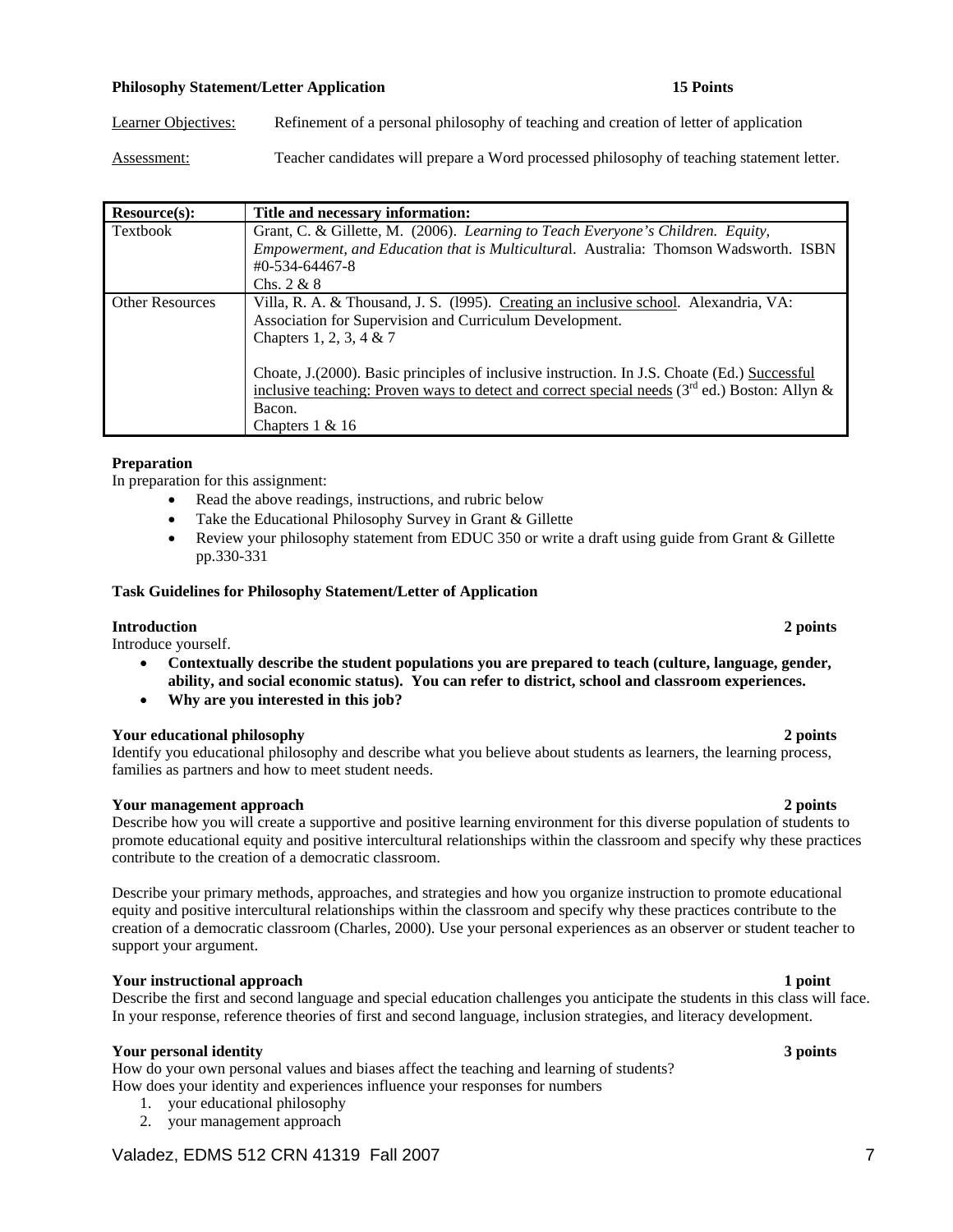3. your instructional approach, including differentiation for students with special needs and English Language Learners

| <b>Conclusion</b><br>Wrap up the letter with a formal salutation and thank you.<br>Why are you a strong candidate for this position?<br>$\bullet$ | 2 points    |
|---------------------------------------------------------------------------------------------------------------------------------------------------|-------------|
| <b>Resume</b><br>Include a professional resume addressing your education and teaching experiences.                                                | 3 points    |
| <b>Total</b>                                                                                                                                      | / 15 points |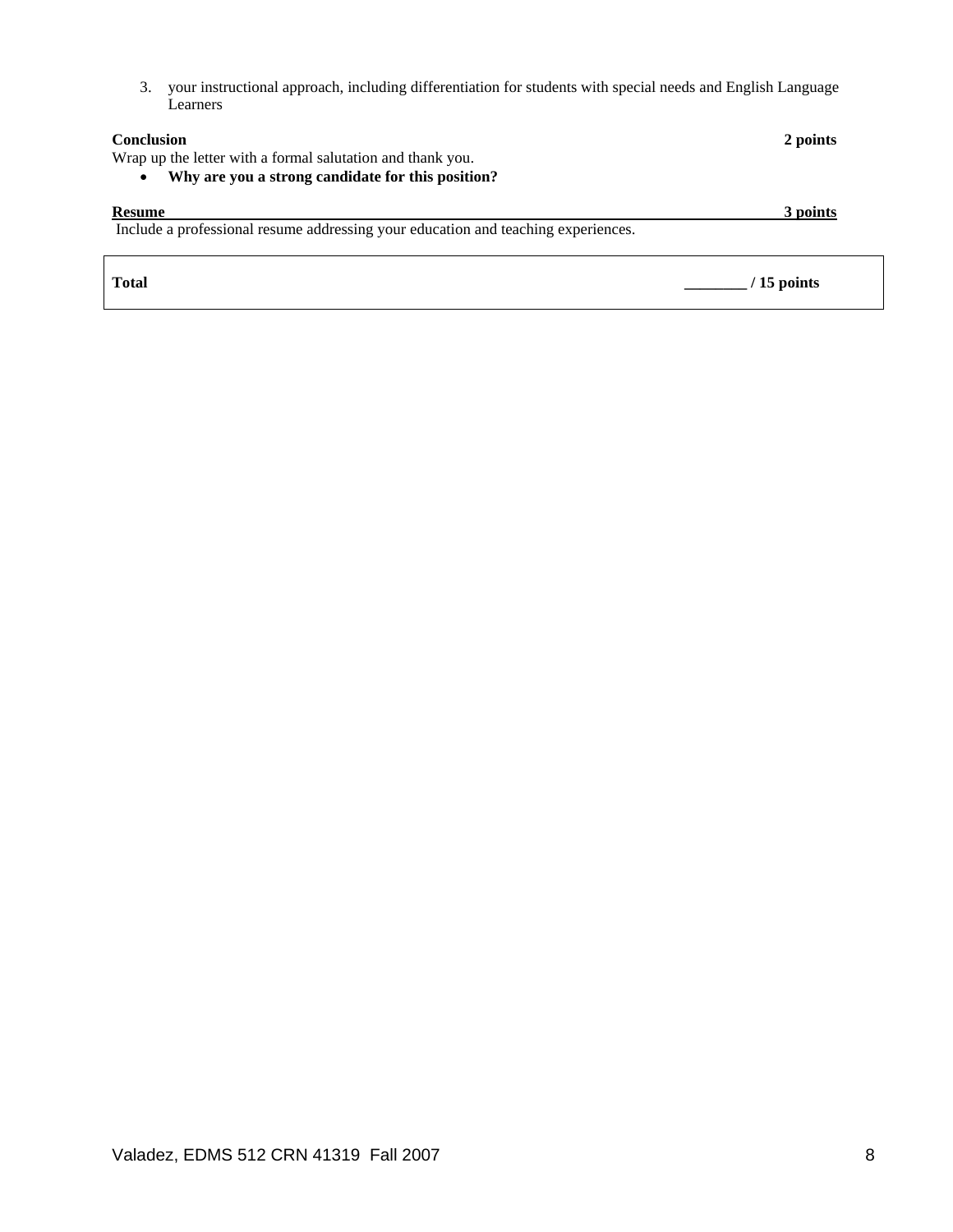| Learner Objectives: | Knowledge of U.S. special education disability categories, accompanying learner<br>characteristics, and needed supports for success in general education                                                                                                                                           |
|---------------------|----------------------------------------------------------------------------------------------------------------------------------------------------------------------------------------------------------------------------------------------------------------------------------------------------|
| Assessment:         | Teacher candidates apply their knowledge of nondiscriminatory assessment, processes<br>for making a child eligible for special education, and the teacher's role in developing<br>IEPs by creating a matrix of disabilities. Written products and class discussions<br>evidencing assessment above |

| Resource(s):          | Title and necessary information:                                                                    |
|-----------------------|-----------------------------------------------------------------------------------------------------|
| Textbook              | Turnbull, A., Turnbull, R., & Wehmeyer, M. L. (2007). Exceptional Lives. Special                    |
|                       | Education in Today's Schools. (3 <sup>rd</sup> ed.) Upper Saddle River, NJ. Pearson Education, Inc. |
|                       | ISBN #0-13-170869-4                                                                                 |
|                       | $Chs. 5-16$                                                                                         |
| <b>Other Resource</b> | Choate, J.S. (2000) Successful inclusive teaching: Proven ways to detect and correct special        |
|                       | needs ( $3^{rd}$ ed.) Boston: Allyn & Bacon. (ISBN 0-205-30621-7)                                   |
|                       | Ch. 2 & 15                                                                                          |
| <b>Online Course</b>  | <b>WebCT Disability Data Resources</b>                                                              |
| Supplement            |                                                                                                     |

# **Task Guidelines for the Disability matrix**

Students will work in small groups to apply their knowledge of the categories of disability recognized by the Individuals with Disabilities Education Act (IDEA) by:

> creating a table, graphic organizer, or other visual representation of the thirteen (13) special education disability categories presented in this course. Your table must take the form of a word-processed table or an Excel chart, or any other organizational scheme that clearly illustrates each of the following seven dimensions:

- 1. The name of the handicapping condition
- 2. A brief description of the learning and/or social behaviors associated with the disability
- 3. One assessment appropriate to use to determine the presence or degree of the disability
- 4. One typical adaptation/modification in **curriculum, materials, goals (content)**
- 5. One typical adaptation/modification in **classroom environment (process)**
- 6. One typical adaptation/modification in **teaching practices (process)**
- 7. One typical adaptation/modification in **assessments** required of the student **(product)**

*Suggestion: Consider using the landscape paper layout (File>Paper Size>Orientation: click Landscape), and having only 3 or 4 categories listed per page. This will give you adequate space to include all of the dimensions listed above.*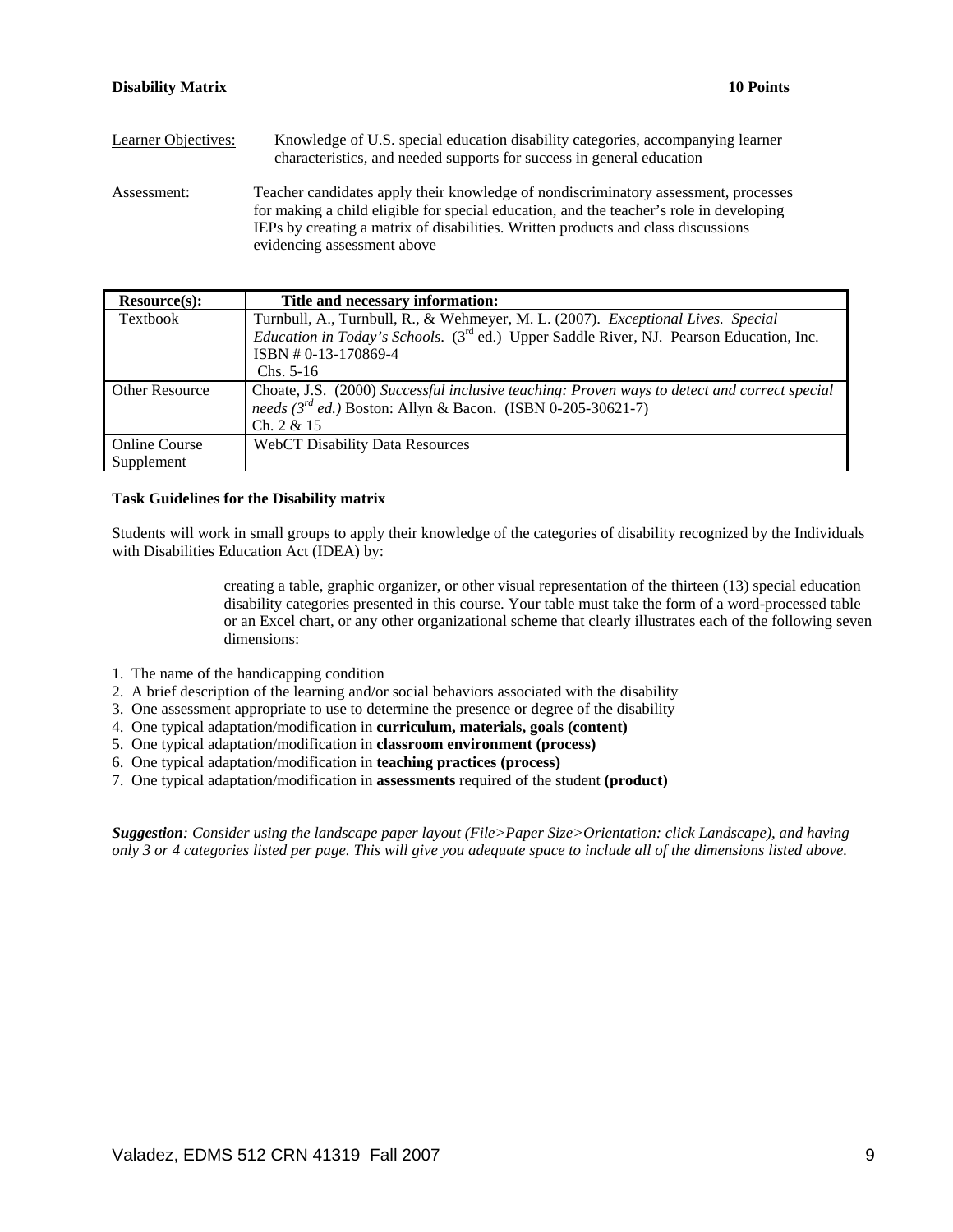# **Disability Characteristics Matrix Expectations**

| <b>Element</b>              | <b>Expectations</b>                                                                    |
|-----------------------------|----------------------------------------------------------------------------------------|
| Description of              | Detailed description of characteristics,                                               |
| disability categories       | incidence, and educational implications for each                                       |
| under IDEA                  | of the 13 categories                                                                   |
| Assessment                  | Detailed description of formal and informal<br>assessment procedures used to determine |
|                             | presence/degree of disability.                                                         |
| Curriculum                  | Modification in content (curriculum, materials                                         |
| Modification                | or goals) for each disability named                                                    |
| Classroom                   | Modification in classroom environment for each                                         |
| Environment                 | disability named                                                                       |
| Modification                |                                                                                        |
| <b>Process Modification</b> | Modification in teaching practice/process                                              |
|                             | assessment for each disability named                                                   |
| Assessment                  | Modification in learning product assessment for                                        |
| Modification                | each disability named                                                                  |
| Total                       |                                                                                        |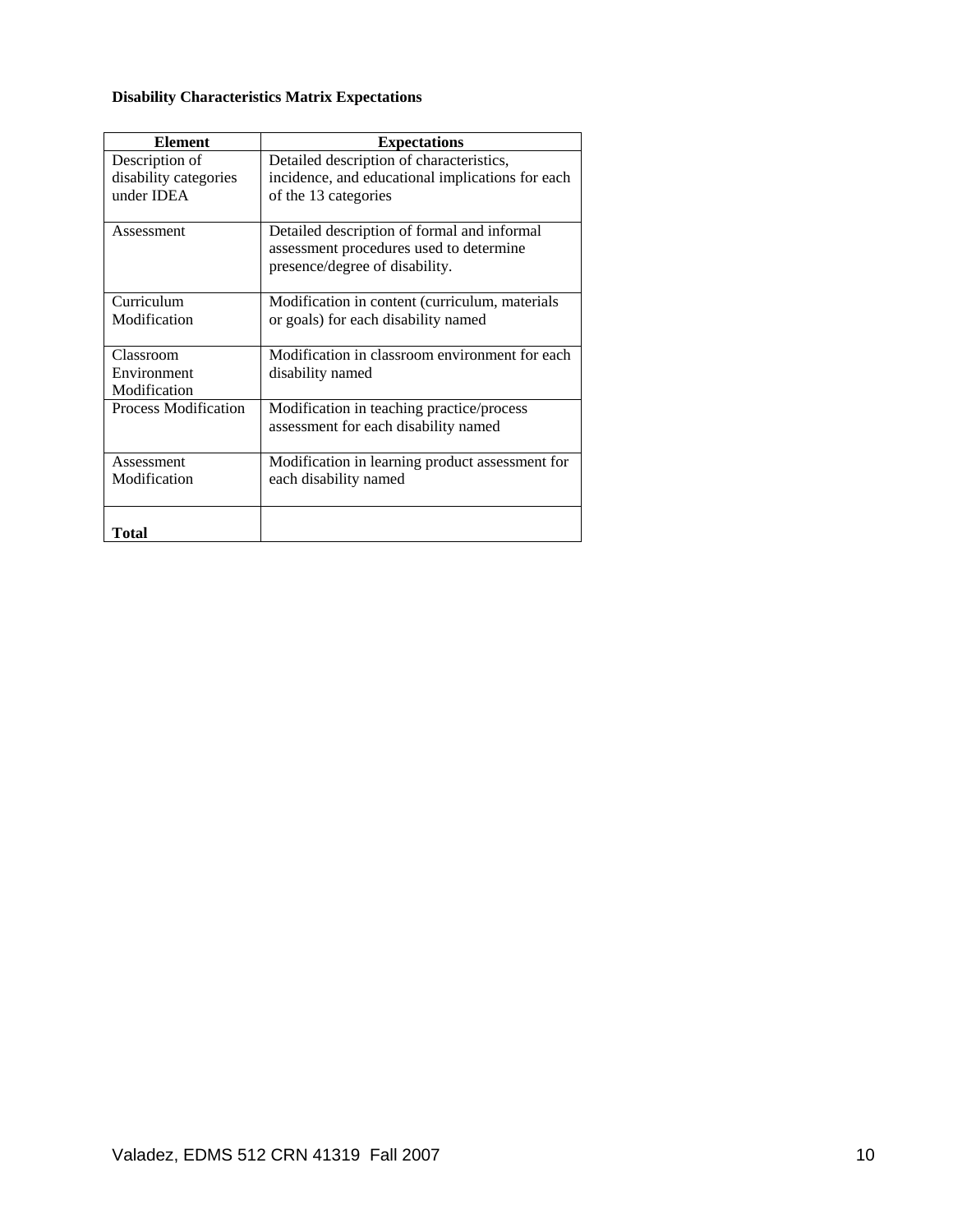| <b>The IEP Process</b>   | <b>10 Points</b>                                                                                                                                                                                                                  |
|--------------------------|-----------------------------------------------------------------------------------------------------------------------------------------------------------------------------------------------------------------------------------|
| <b>Learner Outcomes:</b> | Knowledge of nondiscriminatory assessment, processes for making a child eligible for<br>special education, and the teacher's role in developing IEPs                                                                              |
| <b>Assessment:</b>       | Teacher candidates apply their knowledge of nondiscriminatory<br>assessment, processes for making a child eligible for special<br>education, and the teacher's role in developing IEP by                                          |
|                          | Creating their own "Best Practices in the IEP Process"<br>1)<br>Checklist" and use the checklist to assess the IEP process<br>employed in the student's school;                                                                   |
|                          | Creating a resource list of the special education and related<br>2)<br>services personnel in the school and in the school district<br>upon whom they can call.                                                                    |
|                          | 3) Evaluating the assessment process in their school relative to<br>assessment team member responsibilities, identifying<br>learnings about the school's assessment processes and<br>suggestions for improvement, if appropriate. |
|                          | Evaluating an IEP meeting in terms of team communication,<br>4)<br>creative problem solving, and family centeredness.                                                                                                             |

| Resource(s):           | Title and necessary information:                                                                                                                                                                                                                                                                                                                                                                                          |
|------------------------|---------------------------------------------------------------------------------------------------------------------------------------------------------------------------------------------------------------------------------------------------------------------------------------------------------------------------------------------------------------------------------------------------------------------------|
| Textbook               | Turnbull, A., Turnbull, R., & Wehmeyer, M. L. (2007). Exceptional Lives. Special<br><i>Education in Today's Schools.</i> (3 <sup>rd</sup> ed.) Upper Saddle River, NJ. Pearson Education, Inc.<br>ISBN #0-13-170869-4<br>Chs. 1, 2 & $5-16$<br>Villa, R. A. & Thousand, J. S. (1995). Creating an inclusive school. Alexandria, VA:<br>Association for Supervision and Curriculum Development.<br>Chapters 1, 2, 3, 4 & 7 |
| <b>Other Resources</b> | Gable, R.A. and Hendrickson, J.M. (2000). Teaching all the students: A mandate for<br>educators. In J.S. Choate (Ed.) Successful inclusive teaching: Proven ways to detect and<br>correct special needs ( $3rd$ ed.), pp 1-17. Boston: Allyn & Bacon. (ISBN 0-205-30621-7)<br>Chapter 1                                                                                                                                   |
|                        | Choate, J. (2000). Basic principles of inclusive instruction. In J.S. Choate (Ed.) Successful<br>inclusive teaching: Proven ways to detect and correct special needs $(3rd$ ed.) Boston: Allyn<br>& Bacon.<br>Chapters $1 & 16$<br>Lecturette by Jacqueline Thousand, Professor, CSUSM, College of Education (WebCT)                                                                                                      |
| Video/segment          | Video Segment # 2 "Working Together: The IEP The Inclusion Series (1998) Weland                                                                                                                                                                                                                                                                                                                                           |
|                        | Prods/KCET and Allyn & Bacon. (ISBN 0-205-29111-2)                                                                                                                                                                                                                                                                                                                                                                        |
| Internet Site(s)       | www.ed.gov/offices/OSERS/IDEA<br>This OSERS IDEA Home Page site provides a detailed explanation of IDEA.                                                                                                                                                                                                                                                                                                                  |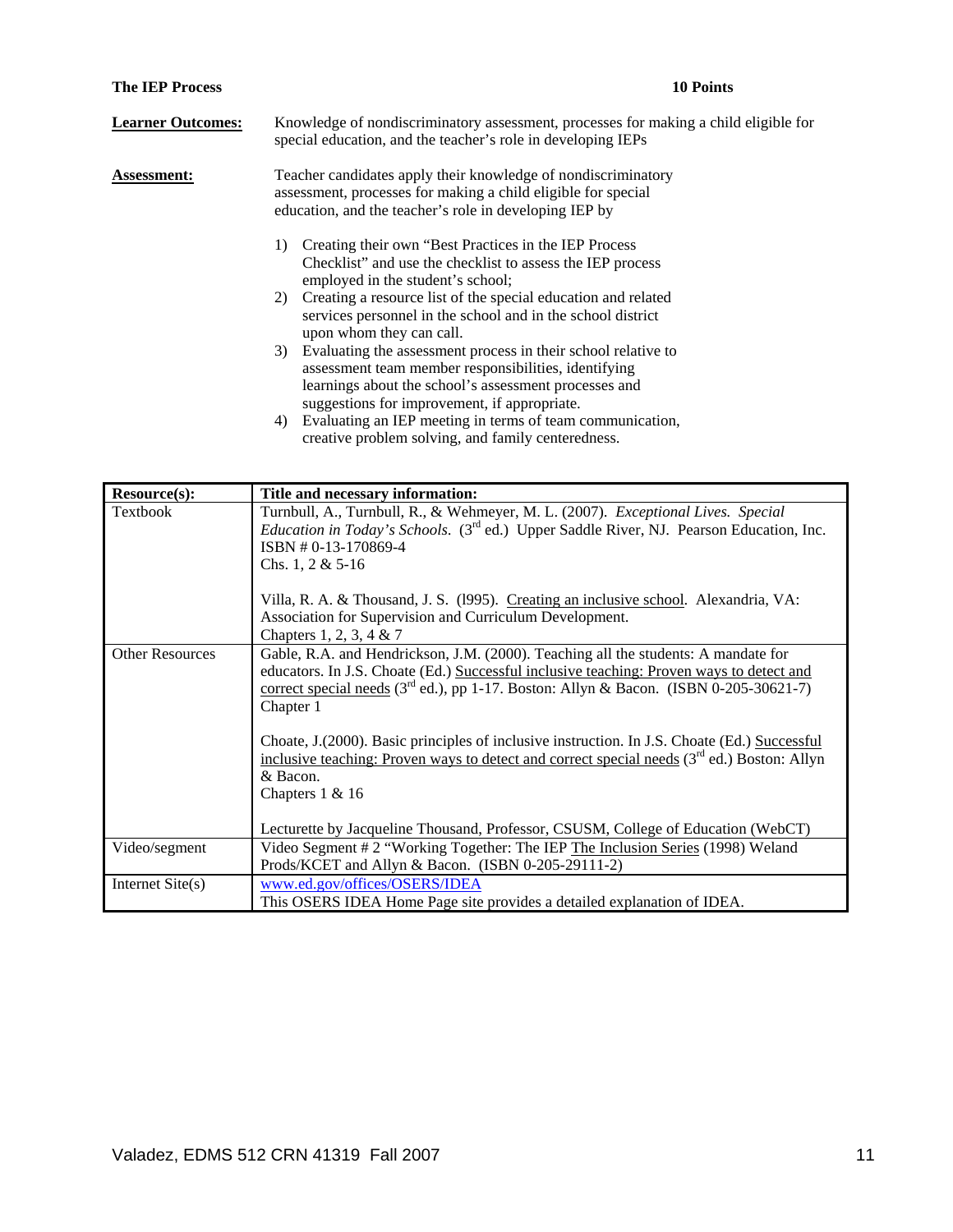## **Task Guidelines for the IEP Process**

Today's teachers will have students with identifiable disabilities in their classrooms. When the Student Study Team (SST) process is not satisfactory, a recommendation for the development of an Individual Education Program (IEP) may be the next step.

When developing an IEP, the following four questions should be addressed:

- 1. Who are all of the special education and related service personnel who can be called upon for support in the school and in the school district?
- 2. How does the school staff ensure that students receive nondiscriminatory evaluations and appropriate educational experiences?
- 3. Does the school's specific IEP meeting format address the following:
	- *Breadth of assessment*  More than one test must be used as the basis of evaluation Assess all areas related to the suspected disability
	- *Administration of assessment*  Select and administer nondiscriminatory racial and ethnic assessments Use trained personnel to administer assessments
	- *Timing of assessment*  Nondiscriminatory evaluation must occur before initial placement into or out of special education Reevaluation occurs every three years or more frequently, if conditions warrant or parents/guardians, or teacher request
	- *Parental/Guardian notification and consent*  Parents/guardians must be fully informed and consent to having their child assessed Consent for evaluation is not consent for placement into special education; separate consent is required for consent
	- Interpretation of assessment results must consider a variety of sources.
- 4. What does the school's specific IEP look like? Does it include and/or address the following:
	- The student's present level of educational performance, including how the disability affects the educational experience;
	- Measurable annual goals and short-term objectives;
	- The special education accommodations, related services, and other ways support will be provided to ensure the student's success;
	- The extent to which the student will participate with students who do not have disabilities in the general education and extracurricular activities;
	- Individual modifications if the student participates in standardized assessments, and explanation s for when the student does not participate in such assessments
	- The projected start date, frequency, location, and duration of modifications;
	- Brief discussion of how the student's progress towards annual goals will be assessed.

### **Application Activities**

### **In-Class Video Viewing and Analysis**

View the video Segment # 2 "Working Together: The IEP" from The Inclusion Series (1998) Weland Prods/KCET and Allyn & Bacon. As you view the video, jot down notes regarding what is presented as (and what you perceive as) "best practices" or "great tips" in IEP development and implementation.

After viewing the segment, take your notes from the lecturette and the video viewing and create your own "Best Practices in the IEP Process Checklist." It is beneficial to do this in collaborative teams in and/or out of class. You will use this checklist later in an actual IEP meeting.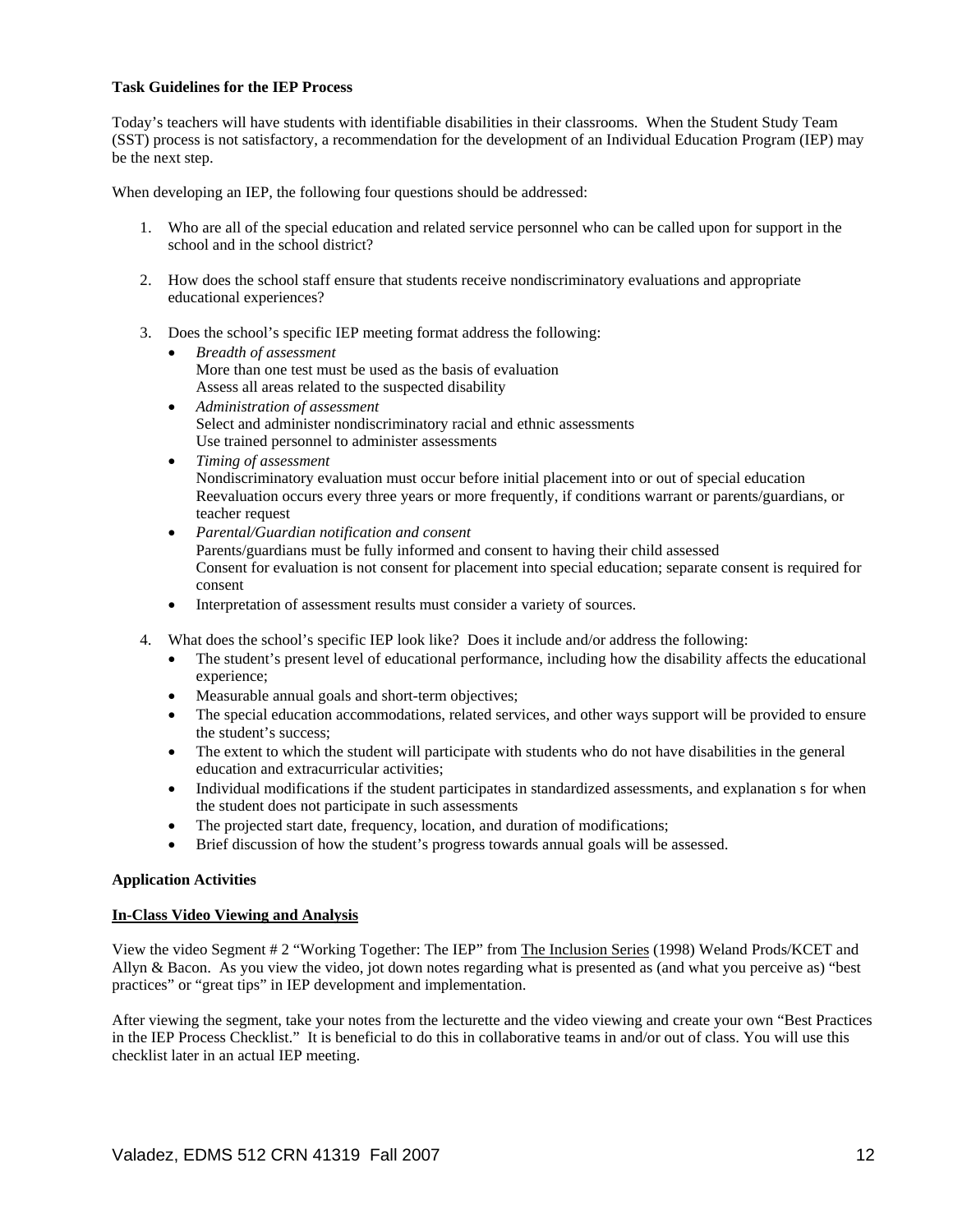## **School-Based Activities**

Can you provide complete and accurate responses to the following four questions? If so, you should have your special education credential! If not, interview your school's special education support personnel or get the information you need to answer the questions from reference materials, web sites, and so forth.

**Question #1**: Who are all of the special education and related services personnel who I can call upon for support in this school and in the school district?

**Action**: Make a list of the roles, names, responsibilities, and ways in which to contact these resources. Keep this list in your top desk drawer or in you day planner.

**Question #2:** How does our school staff ensure that the responsibilities of the assessment team outlined in the lecturette occur?

**Action**: **1)** Create a "Best Practice Checklist" based on the IEP video watched in class. **2)** Interview one of your special education support personnel. Ask how the assessment process in your school ensures that each of the responsibilities of a student's evaluation team is fulfilled. Ask Interviewee to review your checklist and provide feedback. Take notes and write a one to two-paged summary of what you learned about your school's assessment process, include suggestions for improvement, if appropriate.

**Question #3**: What does my School's IEP look like and does it include all of the components identified as required in the lecturette?

**Action:** Have your special education support persons give you the latest IEP form, if you have no students eligible for special education in your classroom (could that possibly happen?). If you have one or more students with an IEP in your classroom (a sure bet), get one of the IEPs, preferably one of the more complex IEPs. In either case, once you have an IEP in hand, locate all of the component parts required of an IEP.

**Question #4**: What does an IEP meeting feel like? How well are "best practices" for IEP team meetings being practiced in my school?

**Action:** Attend an IEP meeting of a student who is not in your classroom. Your role is that of non-participant observer. While observing use your own "Best Practices in the IEP Process Checklist," to assess the presence or absence of best practices being practiced during the meeting. Write a one to two-paged reflection that focuses upon ways in which to optimize IEP team communication, creative problem solving, and family centeredness. If you cannot find an IEP meeting of a colleague to attend, complete the checklist while watching the IEP video located in the library and write a one to two page reflection on what you saw.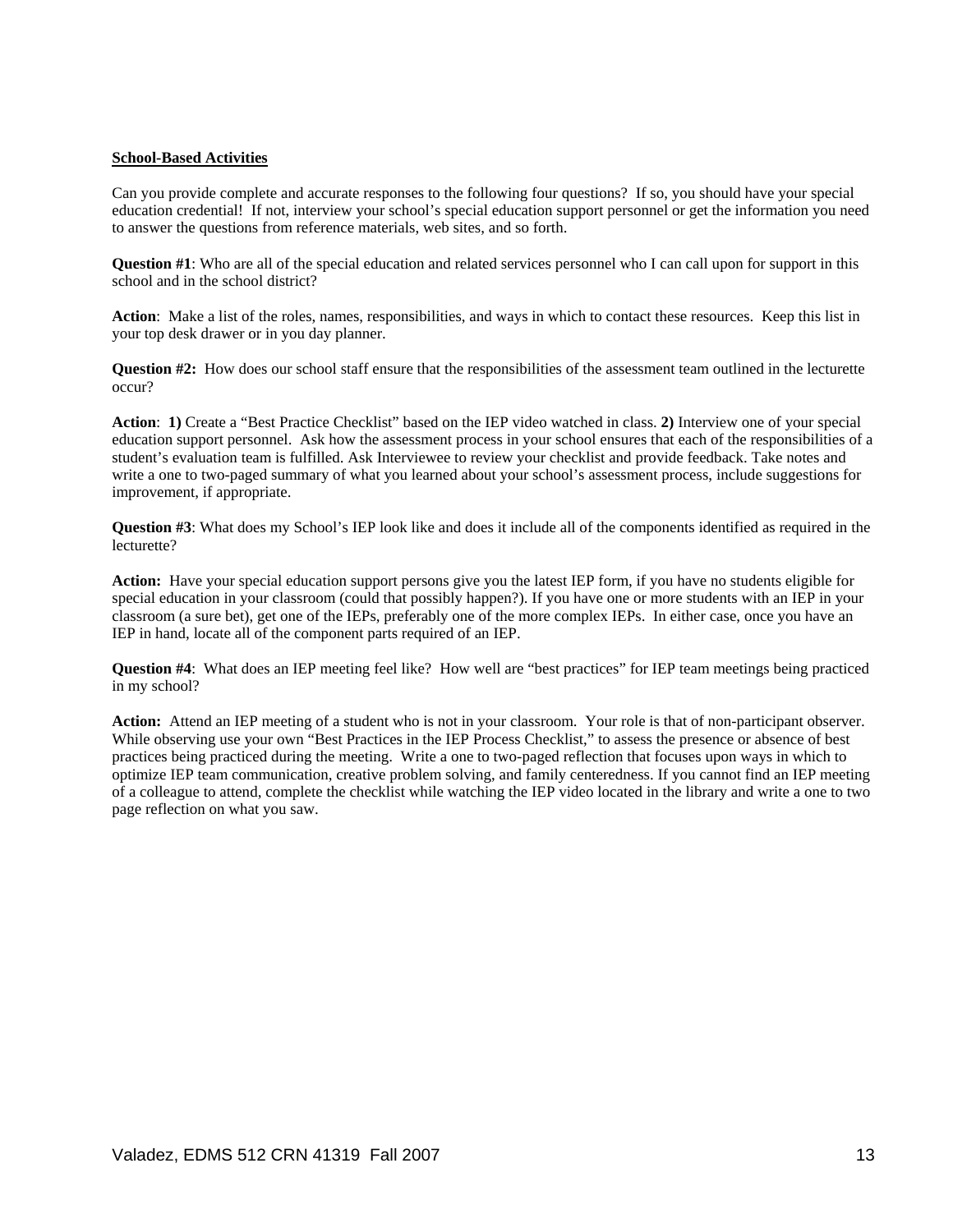# **IEP "CHEAT" SHEET**

| Create you own "Best Practices in the IEP Checklist"<br>1.                                                                                                                                                                                                                    | – Group Activity               | (2 points) |
|-------------------------------------------------------------------------------------------------------------------------------------------------------------------------------------------------------------------------------------------------------------------------------|--------------------------------|------------|
| ______ focused on student strength<br>Ex:<br>sample of student weakness presented<br>student involved                                                                                                                                                                         |                                |            |
| Resource name, role, phone number list (s)<br>2.<br>- responsibilities (1-2 sentences)                                                                                                                                                                                        | - Group Activity<br>(2 points) |            |
| 3. Interview<br>- Interview Overview (1 page)<br>- transcript of questions and answers<br>- Reflection/summary (1-2 pages)<br>- what did you learned?<br>- overview of what the interviewee said<br>- suggestions for improvement<br>- feedback on "Best Practices" Checklist | - Individual Activity          | (2 points) |
| IEP Forms – Blank or completed<br>4.                                                                                                                                                                                                                                          | - Group Activity               | (2 points) |
| 5. Evaluation of an IEP (or video)<br>- use checklist and reflect turn in completed checklist<br>- 1 -2 page paper reflections of the IEP                                                                                                                                     | - Individual Activity          | (2 points) |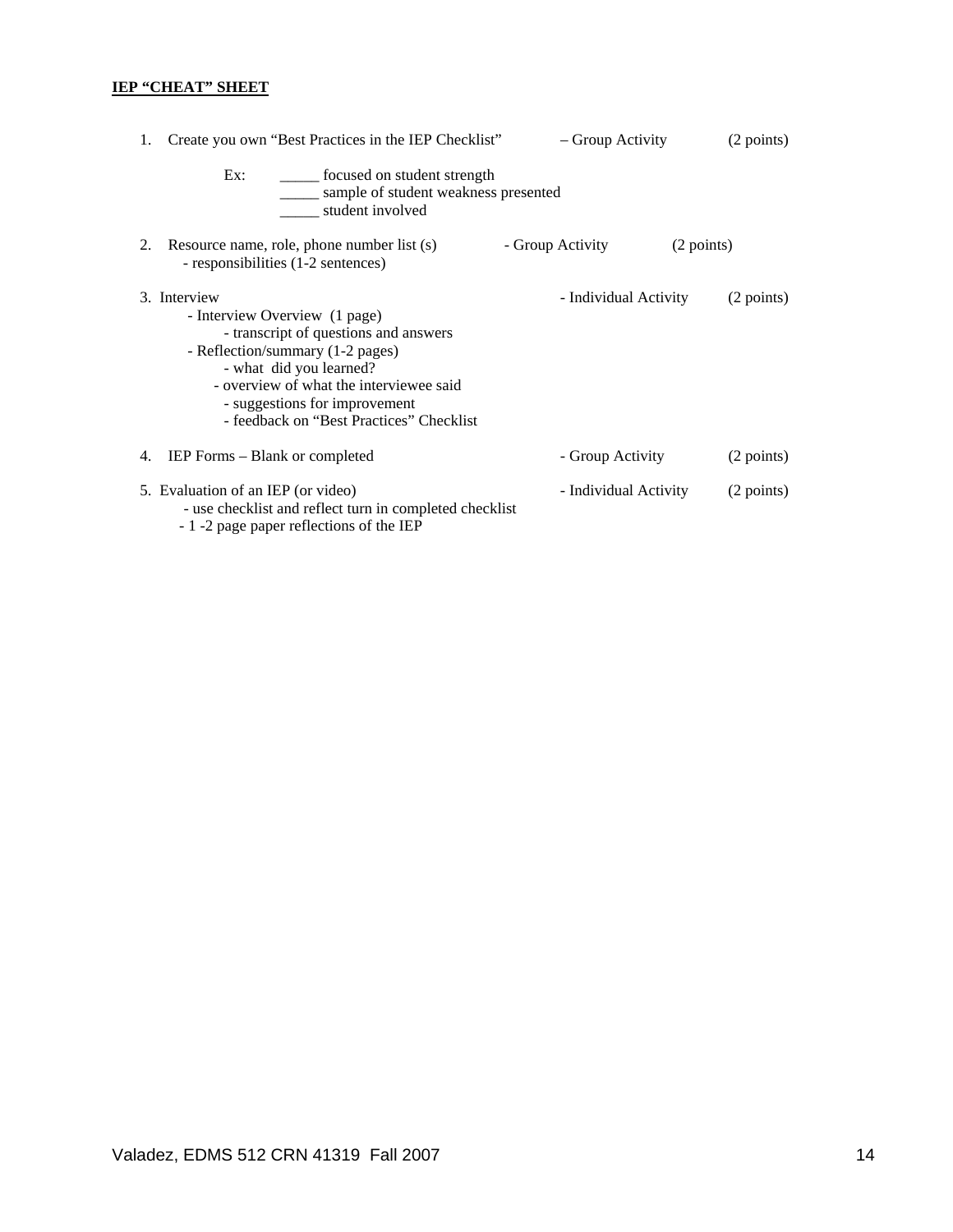### **One Month Planning Calendar Grid Assignment 20 points**

| <b>Learner Objectives:</b> | The teacher candidates will plan a three-month long calendar for an elementary<br>classroom.                                                                                                                                                                                                                                                                                                                                                                                                                                                                                                                                                                                                                                                                                                           |
|----------------------------|--------------------------------------------------------------------------------------------------------------------------------------------------------------------------------------------------------------------------------------------------------------------------------------------------------------------------------------------------------------------------------------------------------------------------------------------------------------------------------------------------------------------------------------------------------------------------------------------------------------------------------------------------------------------------------------------------------------------------------------------------------------------------------------------------------|
| Assessment:                | The teacher candidates will write a one-month plan for an elementary classroom that<br>incorporates the following elements:<br>Calendar grid with daily plan for math, language art, science, social science<br>and art<br>3-6 developed lessons plans (math, language arts, science, art and social<br>$\overline{\phantom{a}}$<br>science)<br>a field trip<br>۰<br>assemblies and special programs (DARE, etc.)<br>student assessments<br>multiple intelligence strategies<br>differentiation strategies for the 6 students (3 Special education and 3 ELL)<br>$\overline{\phantom{a}}$<br>representative of your school<br>technology for student use<br>$\overline{\phantom{a}}$<br>technology for teacher use in instruction<br>technology for assessment (electronic grade books, rubrics, etc.) |
|                            | The calendar will integrate a schedule of events from "real" schools. The student will also                                                                                                                                                                                                                                                                                                                                                                                                                                                                                                                                                                                                                                                                                                            |

write our plans for differentiated instruction and special needs instruction.

**Preparation:** Before beginning assignment teacher candidates read the following resources and demonstrate the ability to complete the prerequisite skills.

| <b>Resources</b>   | Title and necessary information:                                                                                                                                                                                                                                                                                                                                                                          |
|--------------------|-----------------------------------------------------------------------------------------------------------------------------------------------------------------------------------------------------------------------------------------------------------------------------------------------------------------------------------------------------------------------------------------------------------|
| <b>Textbooks</b>   | Grant, C. & Gillette, M. (2006). Learning to Teach Everyone's Children. Equity,<br><i>Empowerment, and Education that is Multicultural. Australia: Thomson Wadsworth.</i><br>ISBN #0-534-64467-8<br>Ch.4                                                                                                                                                                                                  |
|                    | Turnbull, A., Turnbull, R., & Wehmeyer, M. L. (2007). <i>Exceptional Lives.</i> Special<br><i>Education in Today's Schools.</i> (3 <sup>rd</sup> ed.) Upper Saddle River, NJ. Pearson Education, Inc.<br>ISBN #0-13-170869-4                                                                                                                                                                              |
|                    | Villa, Richard, & Thousand, Jacquelyn. (1995). Creating and inclusive school. Alexandria,<br>VA: ASCD. Chapters 6 & 7                                                                                                                                                                                                                                                                                     |
| Other resources    | Choate, J. S. (2000) Sucessful inclusive teaching (3 <sup>rd</sup> ed.). Needham, MA: Allyn & Bacon.<br>Chapter 16                                                                                                                                                                                                                                                                                        |
| Internet $Site(s)$ | Tomlinson, Carol Ann. (1999). The Differentiated Classroom: Responding to the needs of<br>all learners. Alexandria, VA: Association for Supervision and Curriculum Development.<br>ISBN #0-87120-342-1 (Available free through CSUSM ebooks library.)<br>CSUSM Single Subject Format from TaskStream under Lesson Builder<br>ELD Standards - http://www.cde.ca.gov/re/pn/fd/documents/englangdev-stnd.pdf |

# **Prerequisite skills:**

- Teacher candidates can create appropriate technology applications for use in instruction and assessment,
- Teacher candidates are able to develop a schedule and course activities,
- Teacher candidates are able to create curriculum and instruction based on content, process, and product as define by Carol Ann Tomlinson (1999).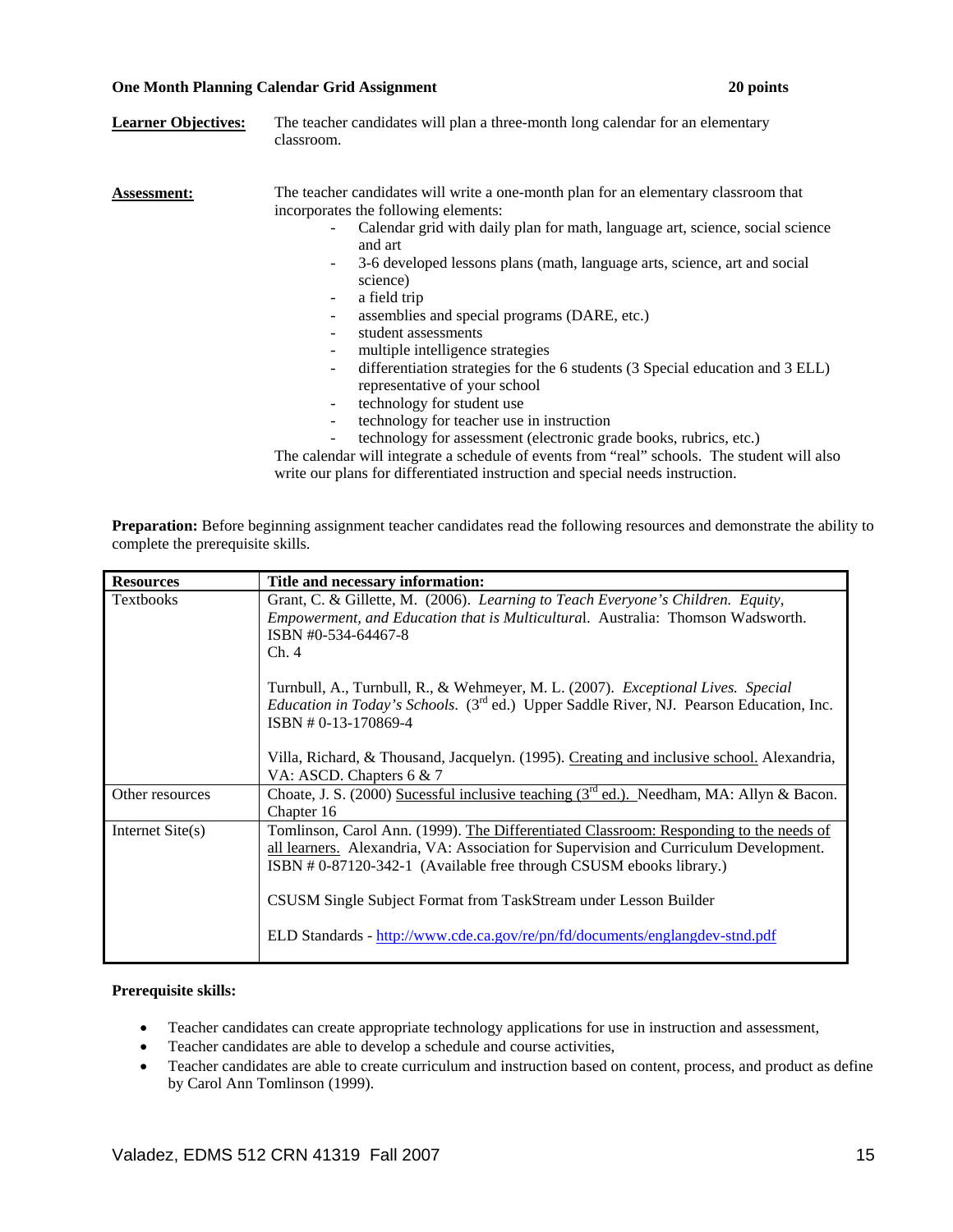- Teacher candidates are able to use information about students' readiness range (skills, reading, thinking & information), learning profiles, interests, talents, and culture to differentiate curriculum and instruction (Tomlinson, 1999).
- Teacher candidates are able to identify strategies to meet the needs o
	- o Students learning English (including differentiation for Beginning, Intermediate, and Advanced levels)
	- o Student that are accelerated learners as referred to by Piergangelo & Giuliani (2001)

# **Task Guidelines for One Month Planning Calendar**

**Step One**: You will create a own one month plan for this assignment. On the assigned day, bring the following artifacts to complete your assignment: a school calendar from your observation placement, a calendar grid or published planning book, and your social science and science unit plans.

**Step Two**: On the assigned day you be will completing your one month plan with the assistance of the instructor a group of three to four members. Referring to your school calendar, you will first need to block out times in your plan book for holidays, assemblies, special programs, in-service days, etc. You will then plan your curriculum into manageable blocks of time in your calendar grid or lesson plan book. The amount of time you select to cover the various content areas is dependant upon your district and/or school standards. For example, if your district mandates two hours of language arts instruction per day you must plan accordingly. You will need to provide evidence of these criteria in your finished calendar grid.

 Your plan will necessarily be an integrated plan that uses Universal Design and Backward Design principles. That is to say, it will be necessary to teach science and social science throughout the day as part of your literacy instruction. Also, be sure to include assignments in all of the content areas, i.e. science, art, social studies.

 You will write out all of the California state standards you will cover during the one months. Place these standards in a easily visible way so that anyone will see them. Standards should be organized using "themes" or "big ideas" Your plan must also include multiple intelligence strategies for special needs and second language students as part of differentiated instruction.

### **Checklist for One Month Plan**

The following checklist will help you create your one-month plan. Does you plan include:

- 1. A copy of the district/school calendar (photocopies are fine)
- 2. Clearly written California state standards
- 3. A description of your classroom context- student population, grade level, local community, etc.
- 4. Strategies for three or more special needs students (Provide as a list as well as embedded in lesson plans.)
- 5. Strategies for three or more second language learners (Provide as a list as well as embedded in lesson plans.)
- 6. Strategies for multiple intelligences
- 7. A planning calendar grid (Includes all subject areas for each day.)
- 8. 3-6 Lesson plans from unit from different content areas
- 9. Technology components- assessment, instruction, student use

Note: All components are to be typed. How you organize your planning grid is a matter of style. If you have questions about formats discuss them with your instructor.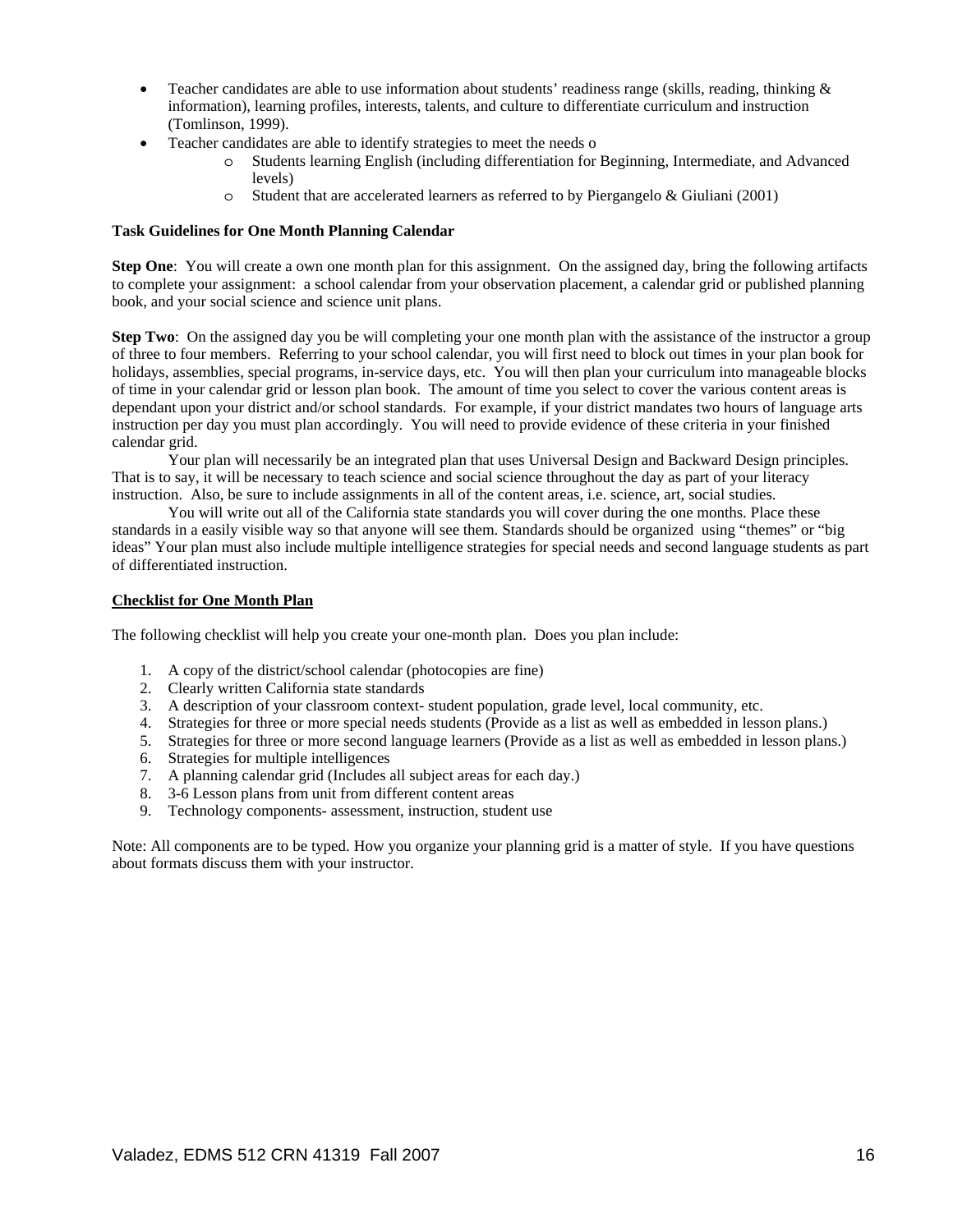### **Peer Teaching Demonstration: Hot Topics in Education 10 Points 10 Points**

# **Learner Objectives:** Teacher candidates: • Develop as an instructor by preparing and organizing class-learning activity around a hot topic in the field of education. • Expand knowledge and skills in professionally articulating opinions about a topic in education. Summarize key concepts presented in the session's readings. **Assessment:** Teacher candidates will:

- Lead a Peer Teaching activity on a hot topic related to the session's readings.
- Turn in their chosen educational article.
- Prepare and distribute a one-page overview of the readings for the session.

### **Preparation**

With your group, write a one-page overview of the readings - where the key concepts from the session's readings are summarized. Locate and read an educational article related to the session's readings. Meet with your group and decide which article you will use for peer teaching and what activity you will teach the class to **deepen** our understanding of the topic(s). Activities that apply or analyze the readings are more valued than activities that merely review the topics. Remember everyone is responsible for reading the material. This activity is to build on and expand on the reading – not substitute for the reading.

### **Peer Teaching Activity**

A group of teacher candidates will report briefly to the class a current event related to assigned text. The articles can cover any subject area or grade level as long as it is applicable to the readings for the session. Each member of the group will responsible for finding one article. From the articles chosen, the group will choose one to present to the class. **PLEASE be creative and have us do something!!!** Articles can be obtained from educational journals, magazines, local newspapers, and the Internet.

### **Chosen Educational Article**

**You do not have to write a report for this assignment**. However, each teacher candidate will need to provide the professor with a copy of the article they chose with your name printed or typed on it for purposes of grading.

### **Summary of Session's Readings**

A 1-page overview of readings is to be distributed to class at time of presentation.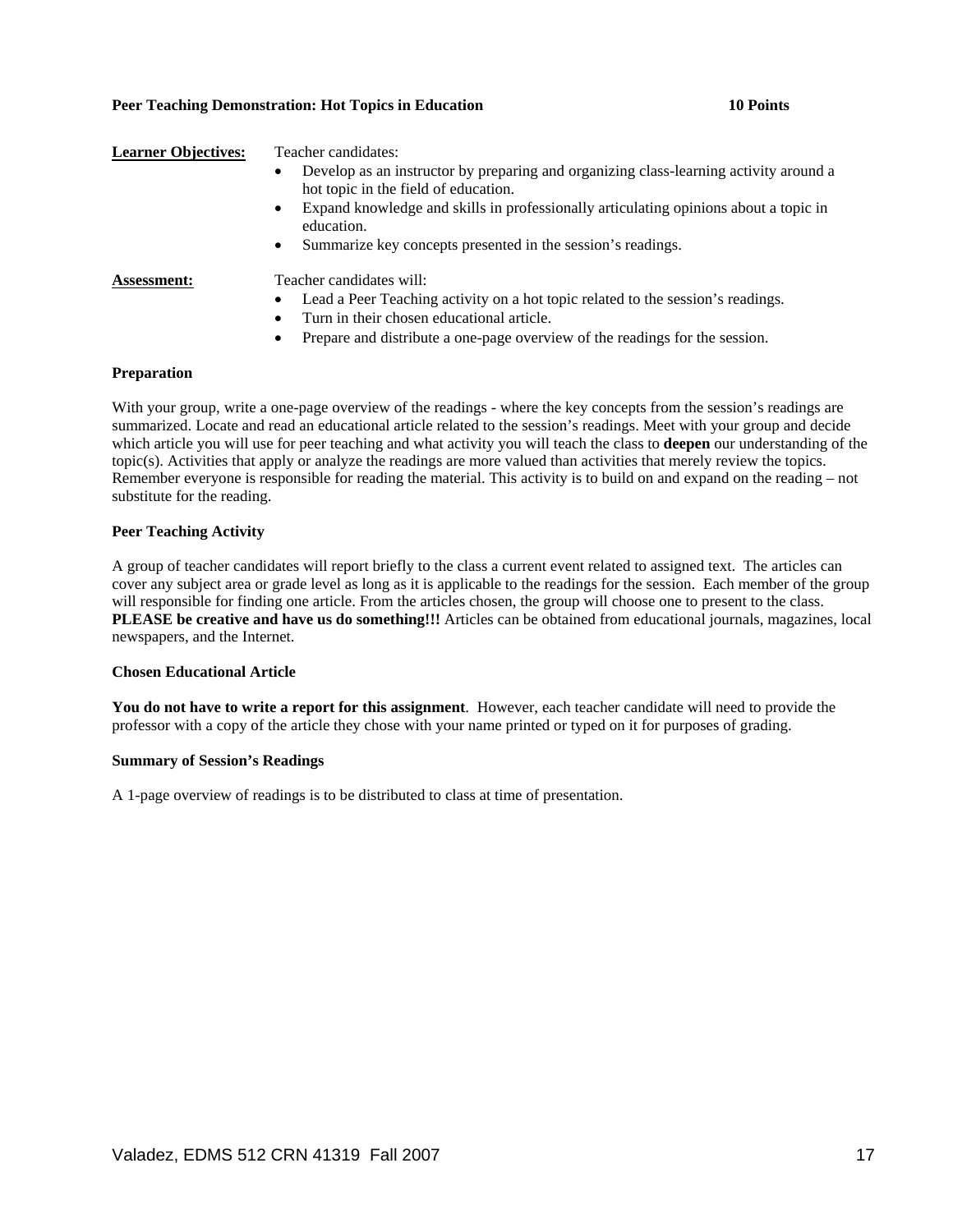### **Electronic Portfolio - TaskStream 10 points**

Learner Objectives: Knowledge and skill in creating an electronic portfolio.

**Assessment:** Teacher candidates apply what they have learned from the required assignments to the TPEs designated in a cogent, first person reflection in TaskStream.

> Teacher candidates will include all necessary components in their final submission of the electronic portfolio.

| Resource(s):          | Title and necessary information:                                                                                                                                                                                                                                                                                                     |
|-----------------------|--------------------------------------------------------------------------------------------------------------------------------------------------------------------------------------------------------------------------------------------------------------------------------------------------------------------------------------|
| <b>WebCT</b> Resource | <b>TPE Writing Workshop PPT</b>                                                                                                                                                                                                                                                                                                      |
| Internet $Site(s)$    | http://lynx.csusm.edu/coe/eportfolio/index.asp<br>This will take you to the CSUSM COE website where you can get help with how to create<br>your electronic portfolio and information on the required elements.<br>http://www.taskstream.com<br>This is the TaskStream home page where you will register for Taskstream and return to |
|                       | when working on your electronic portfolio.                                                                                                                                                                                                                                                                                           |

### **Task Guidelines for Taskstream**

The purpose of the portfolio is to assess how well you meet the TPEs. Although all the artifacts you place (more than 1 per TPE) in your portfolio have been assessed/graded by your professors, it is not clear if you have a thorough understanding of the TPEs and can make the connection between the assignments completed in class with the teaching you have experienced and the TPEs. Your task to write a cogent reflective essay for each TPE on how the artifacts you have chosen provide evidence that shows you have demonstrated meeting each TPE. Each narrative must include a: a) description b) analysis and c) reflection.

**Responses to TPE's 6d, 10 and 14:** It is important to recognize that the TPEs are threaded throughout the credential program, as a whole, and are addressed multiple times in each course. Even though we are referencing and seeking to understand many TPEs in this course, you are specifically responsible for writing a response for TPE **6d, 10 and 14** in the Task Stream Electronic Portfolio. (TPE 14 will have more than 2 pieces of evidence. Please see below for special directions for TPE 14\*\*\*.)

Each assigned response will relate to course assignments, discussions, and/or readings that provide a deeper understanding of the specified TPE. As you write, the goal is to describe your learning as it relates to the TPE, to analyze artifacts (assignments) and explain how they are evidence of your learning, and to reflect on the significance of your learning (the "so what") and where you need to go next related to the TPE. A four paragraph structure will help you develop your response. It is suggested to type your response into a *Word* document and paste it into Taskstream once you have proofed it for spelling, grammar and understanding.

# **TPE Narrative Response Structure**

# **1st paragraph: Description**

Introduction to your response that uses the words of the TPE. DO NOT restate the TPE; instead, introduce your reader to the focus of your response as it relates to the TPE. This is basically an extended thesis statement related to the TPE. Use first person language. Introduce the names of the pieces of artifact evidence you will explain and analyze in paragraph 2 and 3.

# **2nd paragraph: Analysis of #Artifact Evidence #1**

Explain how one attached artifact is evidence of your learning related to the TPE. The key here is "evidence." How does this artifact prove that you have learned something specific related to this TPE? Describe, analyze and reflect on your artifact here.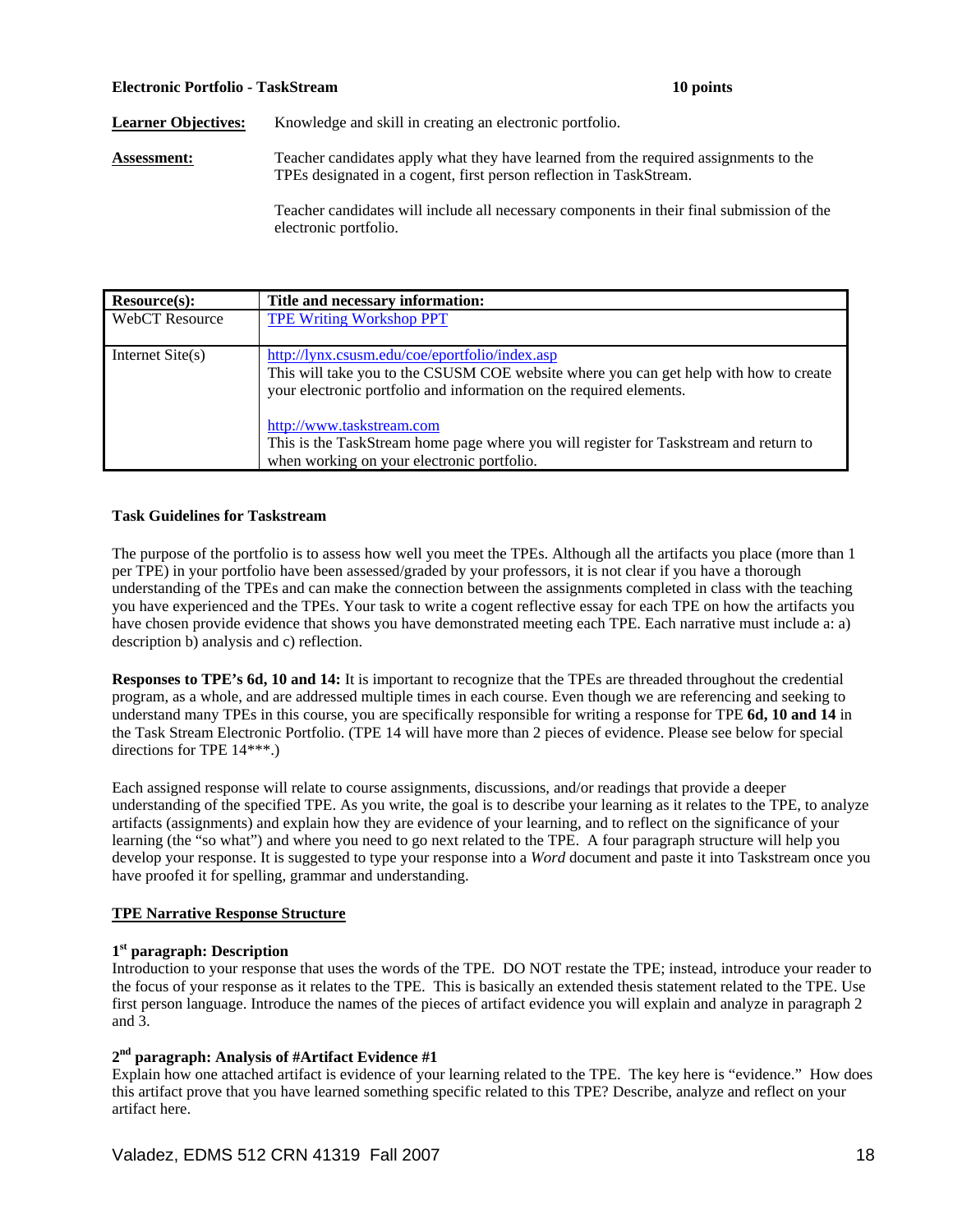# **3rd paragraph: Analysis of #Artifact Evidence #2**

Explain how another attached artifact is evidence of your learning related to the TPE. Describe, analyze and reflect on your artifact here.

# **4th paragraph: Reflection**

Reflect upon and summarize the significance of your learning overall (connected to the TPE) and explain what you still need to learn related to this TPE. This addresses the "so what?" or "the big picture" of your learning. How does knowing this impact you and students?

\*\*\* TPE 14 will be handled differently than described above. In TPE 14 you will keep paragraph 1 and then respond to each sub category using the structure from paragraph 2, though you may have more than one artifact to talk about for each category. When you finish with the sub categories, you will write a reflective paragraph which has the components of paragraph 4: Reflection.

# • **Upload your TPE Narrative Response in as a Text**

- Copy the complete TPE response in the word
- document.
- Proof your TPE narrative response. Remember to use spell and grammar check.
- Open your Tasksteam account
- Go to "View My Work"
- Click on "CSUSM Multiple Subject Portfolio" this should take you to "#3 Edit Content"
- Go to the TPE number you are working on
- Go to "Add/Edit"
- Go to Text
- Paste your complete TPE response into the text box
- Check for completeness

# • **Upload TPE Evidence Artifacts**

- 1. Open your Tasksteam account
- 2. Go to "View My Work"
- 3. Click on "CSUSM Multiple Subject Portfolio" this should take you to "#3 Edit Content"
- 4. Go to the TPE number you are working on
- 5. Go to "Add/Edit"
- 6. Go to Attachment
- 7. Name file. Choose the name you use to refer to the evidence within the TPE Narrative Response. Capitalize like a title.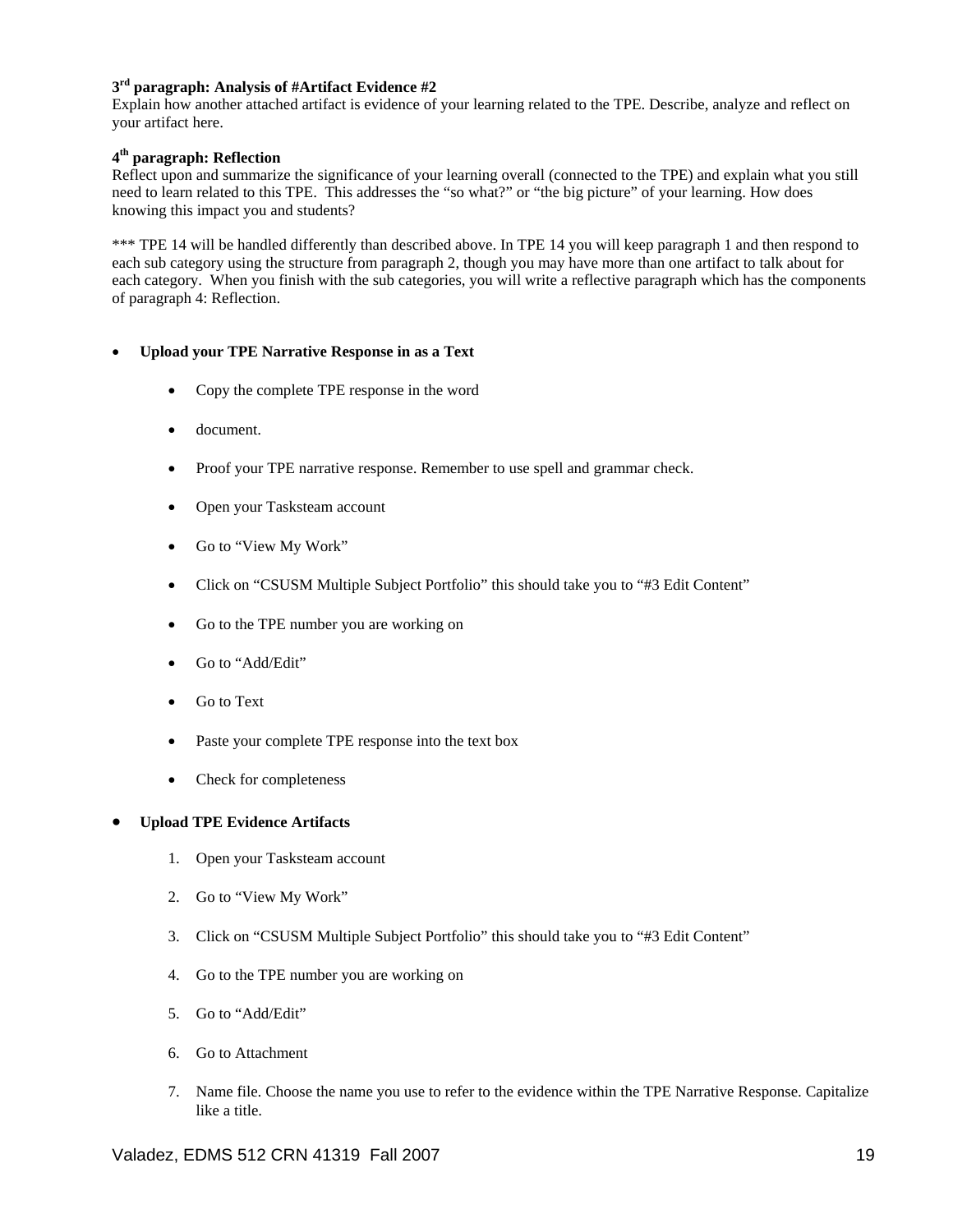- 8. Choose your file from your computer and upload your attachment
- 9. Describe your file. Write a sentence or two to elaborate on this evidence beyond it's name.
- 10. If you would like you can select standards that are aligned with the artifact and TPE.
- 11. Spell Check
- 12. Check for attachment format and completeness.

Please be succinct in your writing; more is NOT better. State your ideas clearly and keep them grounded in the evidence of your learning as represented by your artifacts. When you submit each TPE response, you will receive feedback from the instructor that asks for revision or says that you are done. You will not get full credit for this assignment if you are asked to revise and you do not. Please continue to check your TaskStream portfolio until the instructor says you are done with each TPE response for the course. More details about using TaskStream will be given in class and can be found on WebCT.